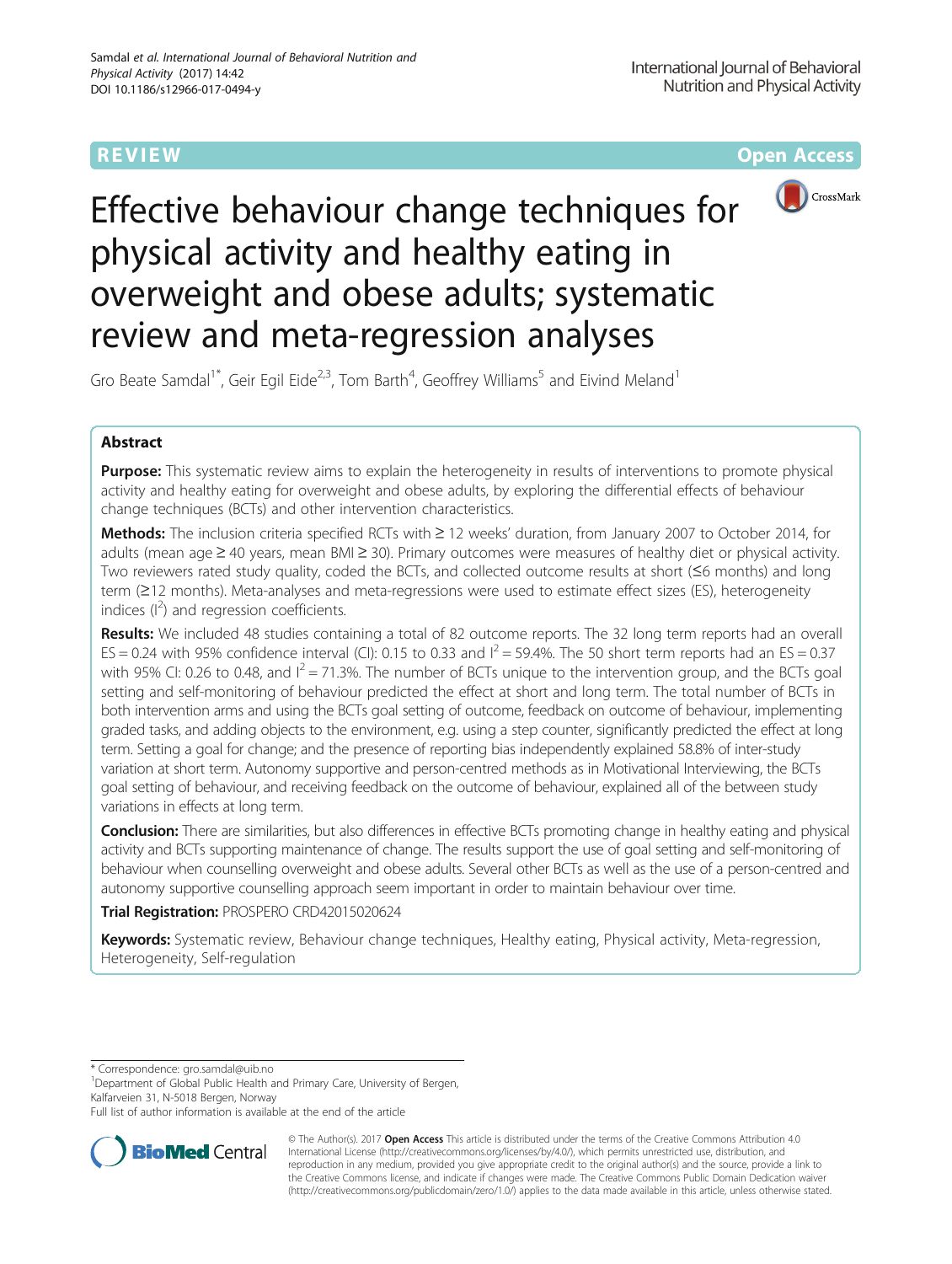### Background

Health behaviour, such as physical inactivity, unhealthy eating, smoking and excessive alcohol consumption, are leading contributors to morbidity and premature mortality in Europe, due to the development of non-communicable diseases (NCDs). The World Health Organization (WHO)'s Global Action Plan urges national governments to develop NCD targets and public health strategies to improve people's health [[1](#page-11-0)]. Obesity is associated with several risk factors, and many studies target weight loss as a primary outcome although it is difficult to maintain weight loss over time. Moreover, weight neutral interventions that encourage body acceptance, combined with healthy behaviour and wellbeing, can improve health without targeting weight loss [[2\]](#page-11-0).

There is a growing interest in the use of theories of behaviour change and a total of 83 theories are identified [[3\]](#page-11-0). Theories like social cognitive theory, theory of planned behaviour, and the transtheoretical model explain why people adopt a behaviour, but provides little explanation of how the initiation and maintenance of behaviour might differ. A person's self-regulatory strength is a limited, but renewable cognitive resource. Over time, people who are motivated by their own needs and desires, find it easier to sustain the new behaviour [\[4](#page-11-0)]. Thus, the determinants of behaviour may differ across the different phases of the behaviour change process. Consequently, intervention techniques that help people initiate change may not necessarily have the same effect on behaviour maintenance. In accordance with this, a review summarizing 100 theories that explain maintenance of behaviour change, have identified five overarching theoretical themes, among them positive maintenance motives, and active self-regulation [[5\]](#page-11-0).

Behaviour change interventions use different strategies and behaviour change techniques (BCTs) to support a participant's self-regulation skills and resources in the change process. A BCT is defined as the smallest "active ingredient" of an intervention [\[6](#page-11-0)]. Recent developments within science of behaviour change has led to the definition of the first 26 BCTs, later 44 BCTs, and recently 93 internationally agreed and validated BCTs (the Behaviour Change Technique Taxonomy version1, BCTTv1) [[6](#page-11-0)–[8](#page-11-0)]. Several reviews have tested the associations between BCTs and the intervention effect. Michie and colleagues' study revealed no significant associations between BCTs and study effects concerning physical activity (PA) and improved diet [\[9\]](#page-11-0). The BCT self-monitoring of behaviour explained the greatest between-study heterogeneity. Nor did Dombrowski and colleagues, find significant associations between BCTs and PA outcomes [\[10\]](#page-11-0), but the BCT providing instruction on how to perform the behaviour was associated with improved diet outcomes. McDermott and colleagues found no positive association whatsoever, but the BCT providing feedback had a significant negative effect [\[11](#page-11-0)]. Williams and colleagues reported that the BCTs action planning, providing instructions, and reinforcing efforts towards behaviour were associated with higher levels of PA [\[12](#page-11-0)]. Lastly, Lara and colleagues found the BCTs barrier identification and problem solving, planning of social support, and setting goals for outcome results, providing feedback, and the use of prompts, e.g. put a sticker on the refrigerator, supported better diet outcome results [\[13\]](#page-11-0).

The evidence that theory based interventions leads to better outcomes is inconsistent [[14](#page-11-0)–[16](#page-11-0)]. However, using a number of BCTs congruent with Control Theory, have been associated with increased intervention effects, e.g. through combining self-monitoring of behaviour with goal setting, providing feedback on performance, and review of behaviour goals [\[9, 10\]](#page-11-0).

Behaviour change interventions may also have different therapeutic approaches, e.g. Cognitive behaviour therapy (CBT), or Acceptance and commitment therapy (ACT) or be delivered by professionals using a certain communication style. Motivational interviewing (MI) is a client-centred method for enhancing intrinsic and autonomous motivation to change, and is often used synonymously with person-centered counselling. The taxonomies define the counselling methods as a separate BCT. In some studies MI based counselling has not been associated with intervention effects [\[10, 13\]](#page-11-0), and Dombrowski and colleagues concluded that volitional planning and action strategies are more effective than MI [\[10](#page-11-0)]. Therefore, successful behaviour change may dependent more on volitional and positive motivation and self-regulation skills.

Self-determination theory (SDT) is one of the many theories that explain maintenance of change [[5](#page-11-0)]. SDT claims that successful increases in physical activity or healthy eating are not maintained over time if the reasons for doing so are mostly controlling, e.g. external pressure. Evidence based on SDT suggests that health personnel may enhance their efficacy by positively influencing clients' motivation and thus, make the behaviour become more autonomously regulated and valued [[17](#page-11-0)–[19\]](#page-11-0). Conceptual overlap and similarities exist between the techniques in MI and interventions based on SDT. SDT based interventions often use MI techniques in counselling and SDT can help explain why MI works [\[20, 21](#page-11-0)].

Building on these theoretical assumptions, there is a need to provide further insight on the utility of BCTs in facilitating long term behaviour change. Is there a difference in effective BCTs associated with the initiation and maintenance of change? We hypothesized that autonomy supportive counselling emphasizing both selfregulatory BCTs and internal motivation give persistence of change over time. To our knowledge, this is the first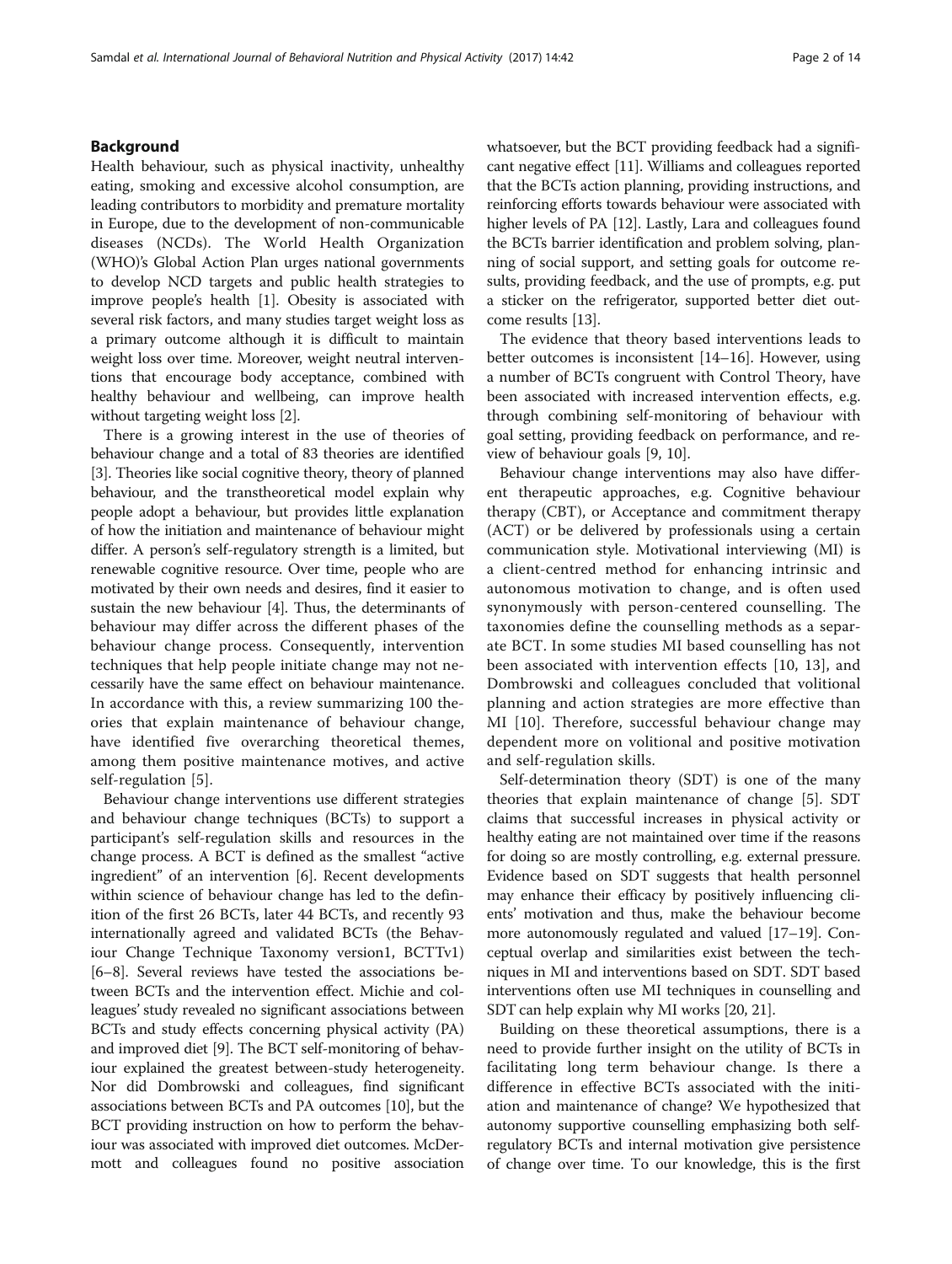systematic review with meta-regression analyses using BCTTv1 to identify effective BCTs for PA and healthy eating among overweight and obese adults, differentiating short and long term follow-up. Our objectives were accordingly to:

- 1) Synthesize the evidence of behavioural interventions, aiming to improve PA and healthy eating among overweight and obese adults in short and long term, and
- 2) Examine to what extent intervention effectiveness varies across studies depending on BCTs and other study characteristics.

#### Methods

The reporting of this systematic review were performed in accordance with the Preferred Reporting Items for Systematic Review and meta-analysis guidelines (PRISMA) and Template for intervention description and replication (TIDieR) checklist and guide [[22](#page-11-0), [23](#page-11-0)].

#### Eligibility criteria

Eligible study designs included published, peer-reviewed, randomized and cluster randomized controlled trials (RCTs) of behaviour change interventions providing baseline and/or follow-up data at minimum 12 weeks after randomization. The intervention duration was set  $at \geq 12$  weeks to allow time for counselling to effect the behaviour change process. The interventions had to promote change in diet and/or PA, compared to usual care, waiting list control or less intensive interventions. Only interventions applying behaviour- and/or cognitive behavioural strategies were included, whereas we excluded simply educational studies, e.g. "giving information". A mean/median age  $\geq 40$  years and a BMI  $\geq 30$  kg/m<sup>2</sup> were required to recruit participants at risk of developing noncommunicable diseases. For pragmatic reasons only papers in Scandinavian or English languages were included. In fact, only English-language articles were identified. There was no restrictions on the types of intervention setting. Main outcomes were objective or subjective behavioural measures of PA and/or diet at baseline, at short term follow-up (≤6 months) and at long term follow-up  $(≥12$  months) when available.

#### Search method

The electronic databases MEDLINE, PsycInfo and EMBASE were searched in cooperation with the library service at the Medicine and Dentistry Library, University of Bergen, Norway. Articles published in peer-reviewed journals from January 2007 to April 2013 using a search strategy based on previous systematic reviews [[10\]](#page-11-0) with these adjustments were targeted; "Motiv\* interview\*" was added to the concept "psychological interventions", the search term

"healthy eating" was added to "diet", and "physical activity" or "walking" were added to the term "exercise". Detailed search strategies can be obtained from the author. The initial search was updated once to October 2014. The reference list of relevant reviews on the topic of interest was also screened [\[19](#page-11-0), [24](#page-11-0)–[33\]](#page-11-0). Additionally, we manually searched the following journals: International Journal of Obesity; International Journal of Behavioural Nutrition and Physical Activity; Obesity Research and Clinical Practice; and International Journal of Behavioural Medicine. We enlisted all references in EndNote X7. The review was preregistered at PROSPERO with protocol and search strategy (CRD 42015020624).

#### Data extraction

After removing duplicate publications, we carried out a relevance check of 6283 articles. The first 100 titles were screened in cooperation using a data collection form, and discussed by two reviewers (GBS and EM). In the next step, 100 titles were screened independently two separate times. This procedure yielded 94 and 90% agreement between the reviewers. Disagreements were solved through discussion. Thereafter, identifications of titles were performed by one researcher (GBS). The screening yielded 584 relevant titles of which abstracts were obtained. The first 20 abstracts were screened independently by two reviewers (GBS and EM). Thereafter GBS and EM independently screened all obtained abstracts. There was a 85% agreement whether to 1) include, 2) exclude or 3) carry out a full text evaluation. If the study was an analysis of mediators or a subgroup analysis, we included the main intervention study. We obtained published protocols and published online supplementary materials if available. We also used this approach in data extraction.

Study and intervention characteristics were collected by GBS using two data collection forms and later checked by EM. The data extracted were in accordance with the eight first items of TIDierR checklist for describing an intervention; brief name of the intervention, intervention theory, description of the intervention, procedures (methods), who provided, how, where, when and how much [[23\]](#page-11-0). We were unable to identify the outcome results in nine studies. The authors of six of these papers answered our request for more data; four of them returned the information and two were unable to produce the data. The latter studies were subsequently excluded. If the study targeted both PA and diet, the outcome results were extracted for each behaviour separately.

#### Coding behaviour change techniques

When the interventions mentioned "education", we coded BCT 4.1 instruction on performing the behaviour and 5.1 information on health consequences. When "training" was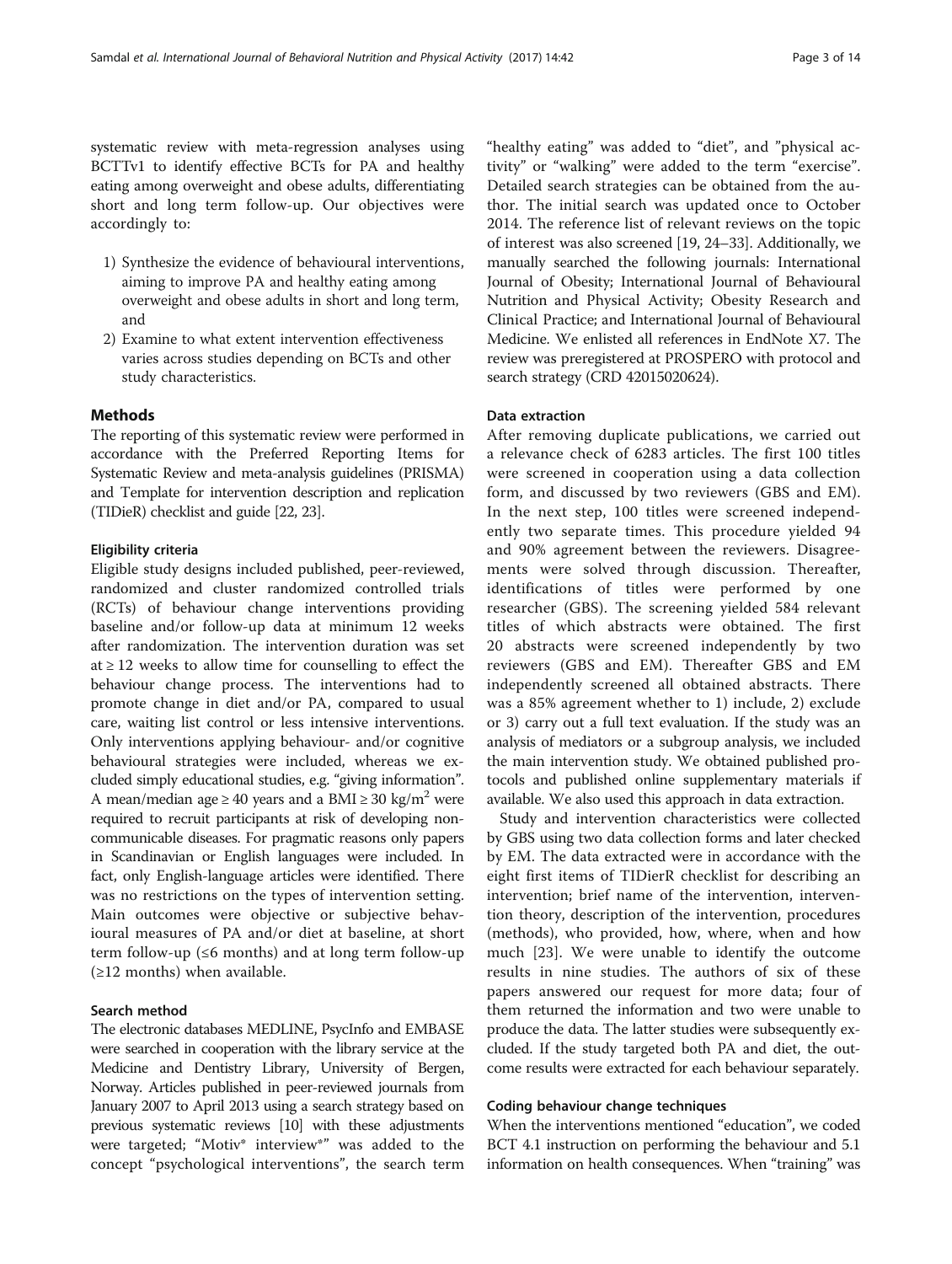mentioned, it was coded as BCT 4.1. This approach is previously used by Presseau et al. to acknowledge a minimum of educational strategies in the interventions [\[34\]](#page-11-0). A BCT was only coded when there was clear evidence of inclusion, e.g. the BCT had to be directly applied to the target behaviour(s): PA or diet. The 93 BCTs had to be rated as either present (1) or absent (0). Only BCTs identified by both researchers were coded as present. The BCTs in the intervention- and control groups were identified separately, and the BCTs exclusively applied in the intervention group were extracted. Only BCTs present in the intervention and absent in the control condition were thus recorded. This approach was used to explain the difference in effect as emphasized by Peters and colleagues [[35](#page-11-0)], and used by MacDonald and colleagues [\[36](#page-11-0)]. In addition, we recorded the total number of BCTs of both intervention arms.

#### Coding of other study characteristics

The following characteristics that might influence the intervention effect were extracted: the number of different BCTs in the intervention groups as compared with the control groups; total sum of BCTs in intervention plus control group; duration of intervention in weeks; treatment setting; format of delivery (coded as individual versus group or mixed); source of delivery (coded as community or workplace versus primary care or hospital); theory-based interventions (theory mentioned or not); method-based interventions (coded as MI or SDT versus ACT, CBT, Health-at-every-size (HAES) or Mindfulness based interventions or other method, versus no method mentioned/unclear); and type of outcome data (objective versus self-reported).

#### Risk of bias in individual studies

GBS and EM independently assessed risk of under- or overestimating the intervention effects using a standard risk of bias form covering: random sequence generation; allocation concealment; performance bias; blinding of assessment; attrition; and reporting bias [\[37\]](#page-11-0). We made judgements according to three categories; "low risk", "high risk" or "unclear risk", and disagreements were resolved through discussions.. We evaluated the risk of bias due to the lack of blinding of outcome assessment as «low» when outcomes were objective measures, as for instance in the use of an accelerometer. All diet measurements were self-reported with a high risk of performance bias (except vitamin C in blood in one study).

#### Extraction of effects

Where studies employed more than one intervention arm, the most active intervention and the most passive comparison were selected. We collected outcomes at the following time-points if available: 1) at baseline; 2) post intervention  $(\leq$  six months after baseline) in order to identify initial change in behaviour; and 3) at last follow up  $(≥12$  months after baseline) in order to identify maintenance of change. (See arguments for these two time points below.) Where the studies reported more than one outcome per behavioural domain, we sought and extracted outcomes in the following order of priority: 1) measures defined as the primary outcomes; 2) objective measurements; or 3) the most comprehensive measurement (e.g. total fat consumption was preferred over saturated fat). All cluster randomized studies were checked whether they accounted for clustering in their analysis. Effect estimates based upon adjustments for loss to follow-up were preferred above effect estimates of completers only. Conservative estimates were preferred, e.g. baseline observations carried forward, above random imputation of missing outcomes.

The studies varied in the use of statistics and reporting of the effect sizes. We identified six types of reported effect measures: 1) baseline and follow-up data per group; 2) data of change within each group; 3) follow-up status per group; 4) estimates of difference of change between groups; 5) numbers and fractions of participants who reached behaviour goals at follow-up; and 6) standardized effect size between groups (e.g. Cohen's d). Whenever the data allowed, we made adjustments for baseline status. Sample size for each outcome and time-point were recorded in case of attrition or exclusion. Positive effect sizes indicated that the intervention group had a better outcome than the control group. When declining values of a measure indicated a positive effect (e.g. total fat), we reversed the effect size in order to report a beneficial intervention effect. If a study reported both physical activity and diet outcomes, we treated them as separate outcome reports in the analyses. We halved the group sizes to avoid double counting of participants and underestimating the variance associated with each effect size. Earlier studies also used this adjustment [\[9](#page-11-0), [13\]](#page-11-0).

#### Data synthesis and analytic strategy

The results from the PA and diet trials were standardized and calculated at two time-points if available; and hereafter referred to as short and long term results. Statistical approaches were used to re-express odds ratios (from dichotomous data) as standardized mean differences allowing dichotomous and continuous data to be pooled together (Hedges'  $g = (m_i-m_c)/s d_i$ ). Additional file<br>1 describes how the overall estimate of effect was calcu-[1](#page-10-0) describes how the overall estimate of effect was calculated as a weighted average of the intervention effects from each trial. The Stata package metan was used to produce d and  $SE_d$ , and forest plots, and estimates of the pooled effect and heterogeneity index  $I^2$ . It was not likely that all our included studies had the same true effect size as they used a number of different outcome measures and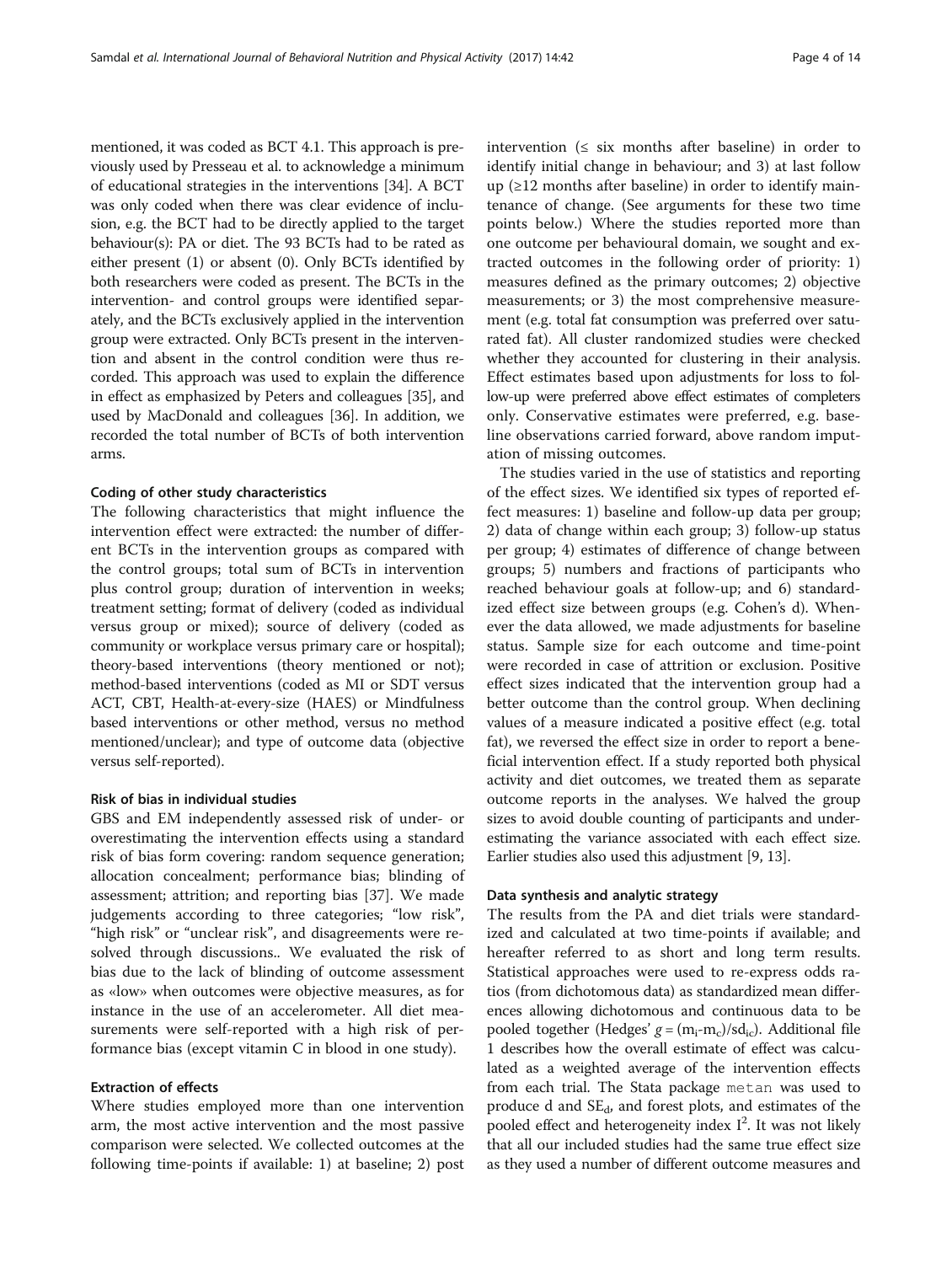intervention design. Thereforee, the random-effects model was considered the most correct choice. We performed meta-analyses and compared the separate effect estimates of both diet- and PA trials at short and long term. The results were overlapping and comparable in effect size and with overlapping confidence intervals (Cis) (Table 1). We assumed that the target behaviour would not account much for the between-study heterogeneity, as previously shown in another review [[9\]](#page-11-0).

We applied a meta-regression using the Stata-package metareg to investigate sources of heterogeneity. In this analysis, the potential predictors were bias, study characteristics and BCTs. Studies were not excluded due to high risk and/or unclear risk of bias. Instead, we explored the effects of the bias by entering each bias as independent variables in the meta-regression analyses. After checking the impact of biases with three categories, unclear and high risk of bias were merged into one category  $(=1)$  as opposed to low risk of bias (=0) with negligible alteration of results. IBM SPSS Statistics was used to record the meta-data and prepare for the meta-analyses in Stata 14. We assessed possible publication bias by visually inspecting the funnel plots from the Stata meta-bias command.

#### Results

#### Studies included and intervention characteristics

Forty-eight studies met our inclusion criteria and were eligible for the meta-analyses, yielding a pooled population of 11 183 participants (see Flow Chart Fig. [1](#page-5-0) from 46 individually RCTs and two cluster RCTs [\[38](#page-12-0)–[85\]](#page-13-0). The duration of the interventions and frequency and time of data collection varied across studies. Baseline, 6 months and 12 months were the most common time points for data collection in the 48 studies. 73% of all the interventions ended by 3 to 6 months. The duration of the interventions varied from 12 weeks to 240 weeks for PA, and from 12 weeks to 72 weeks for the diet interventions. Twenty-four studies collected data at 12 months and/or at a later time point. Twelve months was the last followup for 14 of these studies. Last follow-up was 240 weeks

(5 years). (For the complete presentation of study and intervention characteristics see Additional files [2](#page-10-0) and [3](#page-10-0)).

From 48 studies, we identified 35 trials reporting PA and 26 reporting diet behaviour. These trials produced a total of 82 outcome reports for diet and PA; 50 at short term and 32 at long term (see studies and domains at short and long term, Table 1 and Figs. [2](#page-6-0) and [3](#page-7-0)).

#### Effect of physical activity and healthy eating interventions at short and long term

Table 1 reports the results from stratified meta-analyses of PA and diet outcomes at both short and long term, as well as combined. The forest plots in Figs. [2](#page-6-0) and [3](#page-7-0) present effect size with 95% CI for each of the outcome reports and the pooled effect sizes from short  $(n = 50)$ and long term  $(n = 32)$  reports, respectively. The estimated effect sizes were modest (0.19-0.41). The 95% CIs overlapped and showed similar effects for PA and diet, justifying pooled analyses at short and long term. It became apparent that the pooled effect size from long term (0.24) was inferior to that of short term (0.37), although the 95% CIs overlapped (0.15-0.33 and 0.26-0.48). The indexes of heterogeneity revealed strong heterogeneity for short term outcome reports  $(I^2 = 71\%, p < 0.0001)$ and a moderate heterogeneity for long term outcome reports ( $I^2 = 59\%$ ,  $p < 0.0001$ ).

#### Bias, BCTs and other study characteristics

The Additional file [4](#page-10-0) shows the risk of bias assessed for each of the included studies. In the eighteen studies using an objective measurement of effect, we assessed the risk for blinding of outcome assessment bias as low. This was often a PA monitoring device, e.g. an accelerometer. Most studies reported intention-to-treat analyses using "baseline observation carried forward" as a method to handle missing data from early intervention discontinuation. A few studies applied random imputation methods. High risk of attrition bias was often due to lack of information about dropouts and imbalanced attrition between the intervention- and control group. In two cases, risk of attrition bias was low at

**Table 1** Summary effects of behaviour change of interventions in a meta-analysis of 48 RCTs 2007-2014

| Time              | Short term       | Long term        | Short $+$ long term |  |
|-------------------|------------------|------------------|---------------------|--|
| Response measure  | ES 95% CI        | ES 95% CI        | ES 95% CI           |  |
| Physical activity | 0.36(0.24, 0.47) | 0.25(0.13, 0.38) | 0.31(0.23,0.40)     |  |
| 35 trials         | 30 reports       | 17 reports       | 47 reports          |  |
| Diet              | 0.41(0.20, 0.62) | 0.19(0.07,0.31)  | 0.29(0.16, 0.42)    |  |
| 26 trials         | 20 reports       | 15 reports       | 35 reports          |  |
| $PA + Diet$       | 0.37(0.26, 0.48) | 0.24(0.15,0.33)  |                     |  |
| 61 trials         | 50 reports       | 32 reports       | 82 reports          |  |

Abbreviations: RCT: randomized controlled trial; ES: effect size; CI: confidence interval; PA: physical activity

Results from a systematic review of 48 RCTs of behaviour change interventions with ≥ 12 weeks' duration, published from January 2007 to October 2014 for adults (mean age ≥ 40 years and with a mean BMI ≥ 30) according to type of behaviour and time of data collection (p < 0.0001). Short term represents outcome reports at ≤ 6 months in time, and long term represents reports at ≥ 12 months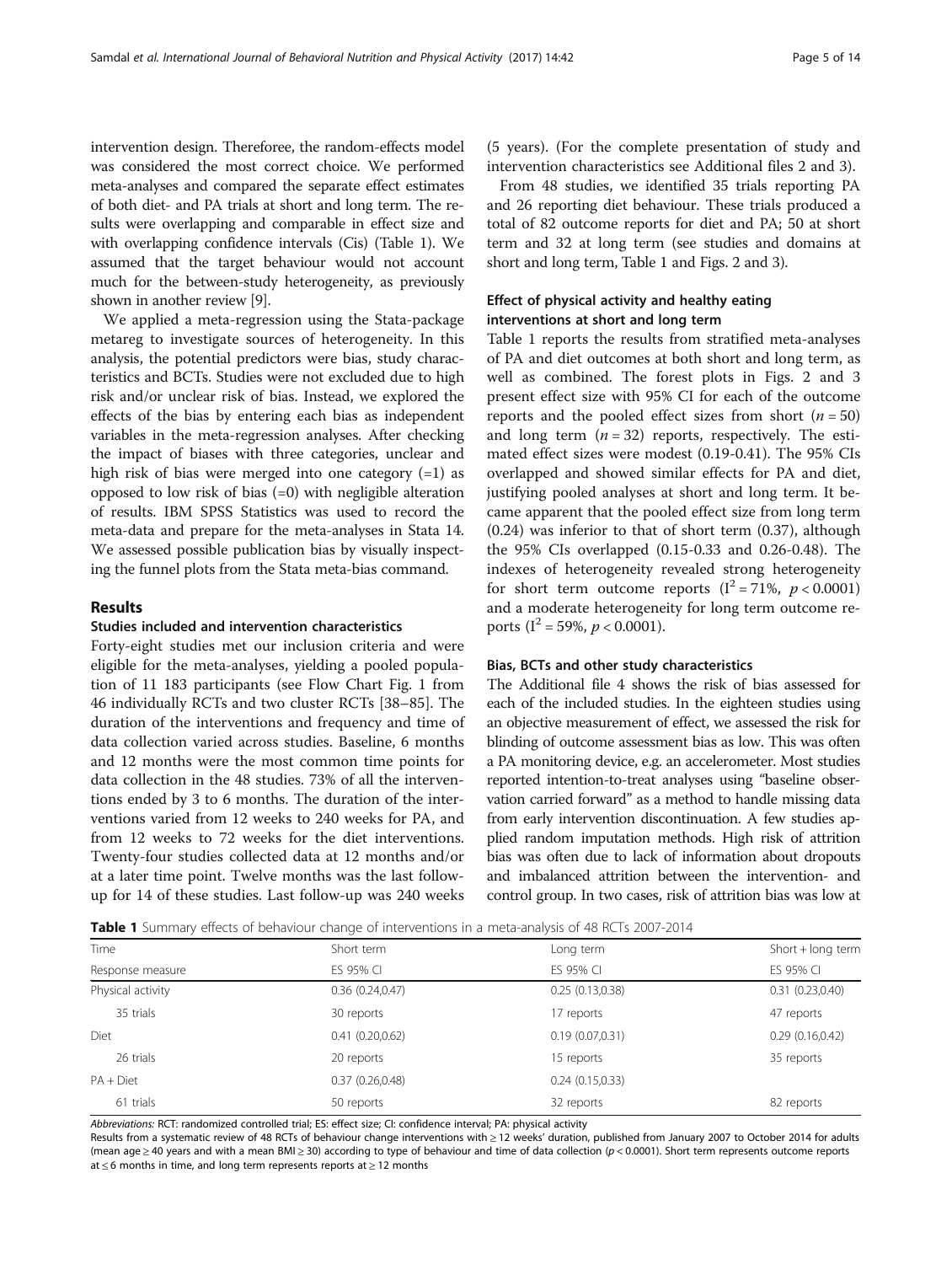<span id="page-5-0"></span>

short term, but high at long term due to an unbalanced dropout. High risk of reporting bias was associated with a significant positive intervention effect at short, but not at long term, explaining 18% of the variance of results, as demonstrated in Table [2](#page-7-0) and Additional files [6](#page-10-0) and [7](#page-10-0).

When we started to code the BCTS, three researchers first coded five studies in cooperation in order to develop a joint understanding and coding practice. Thereafter GBS coded the remaining 43 studies individually whilst EM and TB individually coded 50% each. Fifty-four of 93 possible BCTs were identified as present in the intervention group, and not the control group by two researchers (see Additional file [5](#page-10-0)). Disagreement was resolved through discussions between two coders or, in two cases, by consulting the third coder. The mean kappa inter-rater agreement coefficient was 0.46 (range: 0.08 to 0.76) with an overall agreement between coders of 82% whether a BCT was present or not (range: 62 to 93%). Three of the BCTs were rated with high

inter-rater reliability (>0.70) and nine reached medium interrater reliability (0.50-0.70). The remaining 17 BCTs had low interrater reliability  $( $0.50$ ). In order to obtain$ statistical power, we included BCTs identified in a minimum of five studies in the meta-regression analyses. This left 29 BCTs for analyses. Additional files [6](#page-10-0) and [7](#page-10-0) presents the frequencies of the 29 BCTs, and measure of kappa and meta-regression analysis of effect.

The BCTs goal setting of behaviour and self-monitoring of behaviour were associated with positive intervention effect at both short and long term, as shown in Tables [2](#page-7-0) and [3](#page-8-0). Borderline significant evidence revealed that feedback on behaviour, feedback on outcome of behaviour, and demonstration of the behaviour were associated with successful interventions at short term. The BCT exploring the pros and cons of behaviour change was negatively associated (Table [2\)](#page-7-0). The multiple meta-regression analyses also revealed that the BCT goal setting of behaviour and the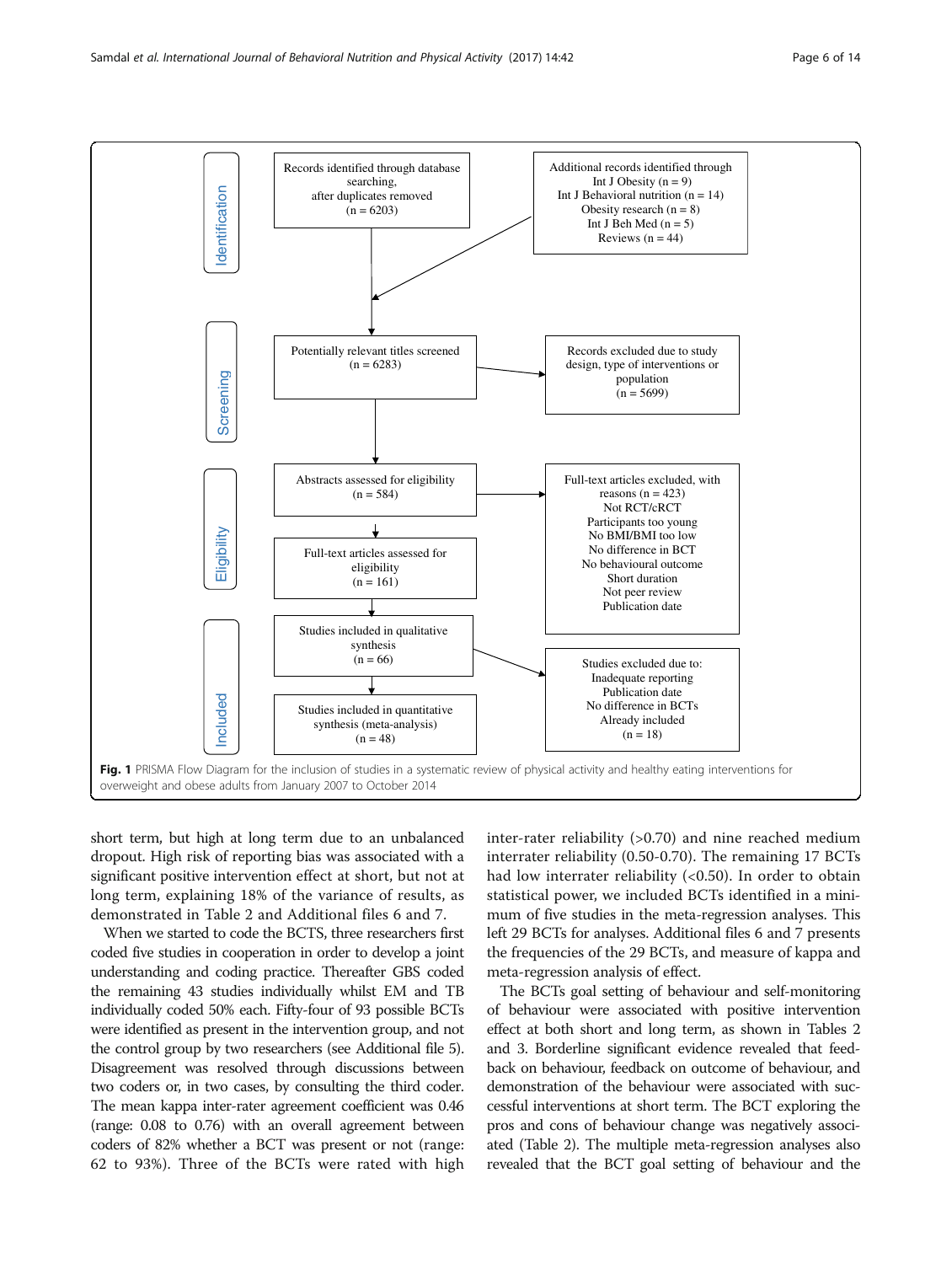<span id="page-6-0"></span>

presence of reporting bias significantly predicted betweenstudy variation, explaining 58.8%. However, strong intercorrelation existed between goal setting of behaviour (BCT 1.1) and self-monitoring of behaviour (BCT 2.3) (Chi squared  $= 33$ , df  $= 1$ ). Therefore, we substituted BCT 1.1 with 2.3, in the final step of the regression analysis. Self-monitoring of behaviour was also significantly associated with intervention effect ( $b = 0.355$ ; 95% CI: 0.128 to 0.582), but this model only explained 46.7% of the variance.

In addition to the BCTs goal setting and self-monitoring of behaviour, giving feedback on the outcome of behaviour, setting graded task, and adding objects to the environment, e.g. using a diet logbook, were associated with successful intervention reports at long term. As Table [3](#page-8-0) demonstrate the BCTs problem solving, review of behaviour goals, and receiving general social support, were borderline significantly associated with positive results. In addition to the effect of using different BCTs, the multiple stepwise metaregression analysis revealed that three study characteristics had independent explanatory power. Applying an autonomy supportive communication style in counselling, e.g. MI and SDT based interventions, the BCTs goalsetting of behaviour and receiving feedback on the outcome of behaviour, were all associated with trial effects, explaining 100% of the between study variation. Strong inter-correlation existed between feedback on outcome of behaviour (BCT 2.7) and goalsetting of outcome (BCT 1.3) (Chi squared = 30, df = 1). Therefore, we substituted both BCT 1.1 with 2.3 and BCT 2.7 with BCT 1.3 in the final step of the regression analyses. Goalsetting of outcome (BCT 1.3) was significantly associated with outcome effect  $(b = 0.149; 95\%)$ CI: 0.005 to 0.292), whereas self-monitoring of behaviour (BCT 2.3) only reached borderline significance ( $p = 0.059$ ). This model still predicted 100% of the variance.

In the Introduction, we argued that SDT based interventions often use MI as a person-centred communication style to promote internal and autonomous motivation for change. However, when we compared all theory-or model-based trials with other trials, we found no evidence, neither at short or long term, that theory-based interventions were associated with between study effects. We did not identify any associations between treatment effects and 1) using objective versus self-reported data; 2) being in a community or workplace setting versus primary care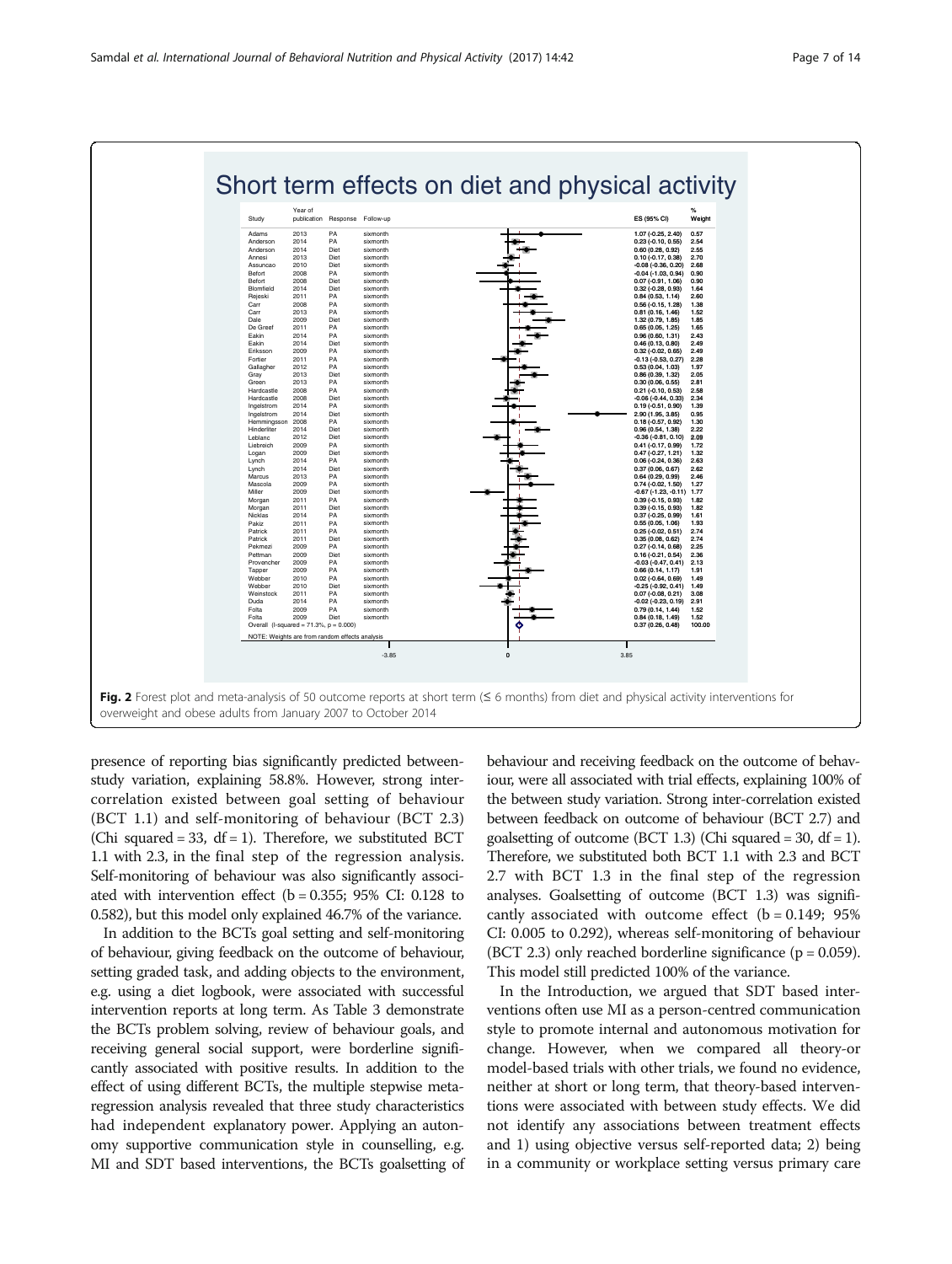<span id="page-7-0"></span>

| Table 2 Results from meta-regression analysis of 50 short term outcome reports of PA and diet interventions |  |
|-------------------------------------------------------------------------------------------------------------|--|
|-------------------------------------------------------------------------------------------------------------|--|

|                                                          | Simple meta-regression <sup>a</sup> |                   |         |              | Multiple meta-regression <sup>b</sup> |                |           |
|----------------------------------------------------------|-------------------------------------|-------------------|---------|--------------|---------------------------------------|----------------|-----------|
| Study characteristics                                    | b                                   | 95% CI            | P value | Adj. $R^2$ % | b                                     | 95% CI         | $P$ value |
| BCT 1.1 Goal setting behaviour <sup>c</sup>              | 0.480                               | (0.257, 0.705)    | < 0.001 | 49.2         | 0.440                                 | (0.225, 0.655) | < 0.001   |
| BCT 2.2 Feedback on behaviour <sup>c</sup>               | 0.219                               | $(-0.040, 0.479)$ | 0.096   | 4.4          |                                       |                |           |
| BCT 2.3 Self-monitoring of behaviour <sup>c</sup>        | 0.398                               | (0.164, 0.632)    | 0.001   | 35.3         |                                       |                |           |
| BCT 2.7 Feedback on outcome of behaviour <sup>c</sup>    | 0.243                               | $(-0.040, 0.527)$ | 0.091   | 12.0         |                                       |                |           |
| BCT 6.1 Demonstration of the behaviour <sup>c</sup>      | 0.244                               | $(-0.035, 0.523)$ | 0.085   | 11.9         |                                       |                |           |
| BCT 9.2 Pros and cons <sup>c</sup>                       | $-0.252$                            | $(-0.542, 0.038)$ | 0.087   | 4.8          |                                       |                |           |
| High and unclear risk of reporting bias <sup>d</sup>     | 0.670                               | (0.100, 1.240)    | 0.022   | 18.5         | 0.530                                 | (0.257, 1.034) | 0.040     |
| Number of BCTs unique in intervention group <sup>e</sup> | 0.033                               | (0.008, 0.059)    | 0.012   | 23.8         |                                       |                |           |
| Source of delivery <sup>t</sup>                          |                                     |                   |         |              |                                       |                |           |
| No health professionals/unclear                          | 0.000                               | reference         |         |              |                                       |                |           |
| Other health professionals                               | $-0.201$                            | $(-0.550, 0.148)$ | 0.252   |              |                                       |                |           |
| Health professionals trained in behaviour change         | $-0.283$                            | $(-0.607, 0.040)$ | 0.085   | 6.5          |                                       |                |           |
| Adj. $R^2$ %                                             |                                     |                   |         |              | 58.8                                  |                |           |

Abbreviations and symbols: BCT behaviour change technique, PA physical activity, b estimated meta-regression coefficient, CI confidence interval Adj. R<sup>2</sup> adjusted proportion of between study variance explained by predictors

<sup>a</sup>Simple linear meta-regression of pooled estimates of 30 physical activity and 20 diet intervention's outcome reports. Only predictors with significant or borderline significant effects are reported; <sup>b</sup>Multiple linear meta-regression: results after stepwise backwards elimination from model with all significant predictors included. Only effects with  $p < 0.05$  are retained in the model. The difference of BCTs between intervention and control group contains this BCT, compared to studies not having this difference. <sup>d</sup>High and unclear risk of reporting bias versus low risk; <sup>e</sup>The number of unique BCTs in the intervention group as compared with the control group; <sup>f</sup> Source of delivery: competence of the counsellor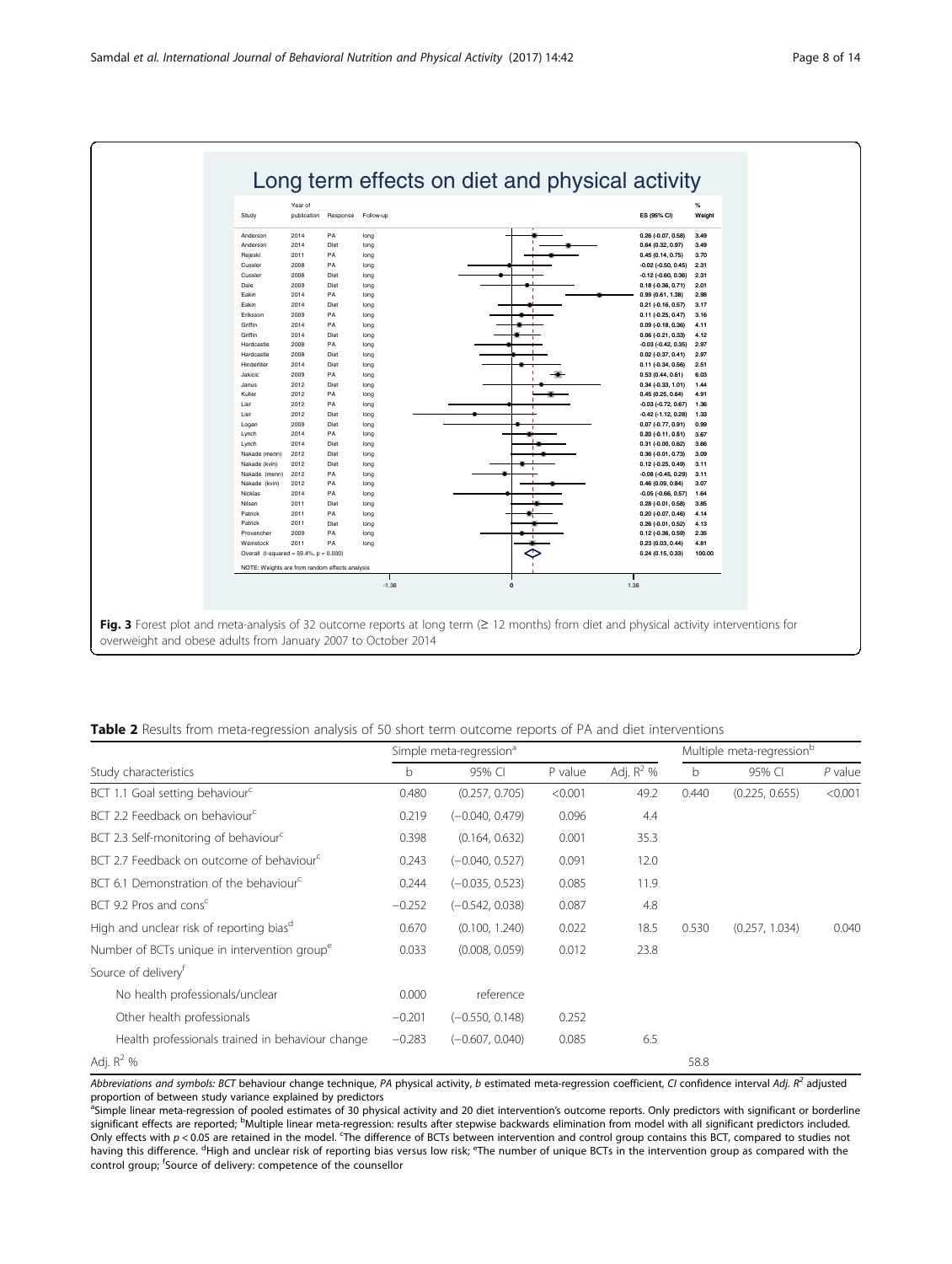|                                                                     | Simple meta-regression <sup>a</sup> |                    |         | Multiple meta-regression <sup>b</sup> |             |                               |           |
|---------------------------------------------------------------------|-------------------------------------|--------------------|---------|---------------------------------------|-------------|-------------------------------|-----------|
| Study characteristics                                               | b                                   | 95% CI             | P value | Adj. $R^2$ %                          | $\mathsf b$ | 95% CI                        | $P$ value |
| BCT 1.1 Goal setting behaviour <sup>c</sup>                         | 0.228                               | (0.056, 0.400)     | 0.011   | 38.5                                  | 0.175       | 0.043, 0.307                  | 0.011     |
| BCT 1.2 Problem solving <sup>c</sup>                                | 0.161                               | $(-0.005, 0.327)$  | 0.057   | 25.1                                  |             |                               |           |
| BCT 1.3 Goal setting outcome <sup>c</sup>                           | 0.256                               | (0.095, 0.416)     | 0.003   | 53.2                                  |             |                               |           |
| BCT 1.5 Review behaviour goals <sup>c</sup>                         | $-0.319$                            | $(-0.678, 0.040)$  | 0.078   | 19.8                                  |             |                               |           |
| BCT 2.3 Self-monitoring of behaviour <sup>c</sup>                   | 0.184                               | (0.009, 0.360)     | 0.040   | 30.8                                  |             |                               |           |
| BCT 2.7 Feedback on outcome of behaviour <sup>c</sup>               | 0.249                               | (0.085, 0.412)     | 0.004   | 43.8                                  | 0.145       | 0.021, 0.269                  | 0.024     |
| BCT 3.1 Social support (unspecified) $c$                            | 0.192                               | $(-0.011, 0.394)$  | 0.063   | 21.6                                  |             |                               |           |
| BCT 8.7 Graded tasks <sup>c</sup>                                   | 0.203                               | (0.043, 0.363)     | 0.014   | 37.1                                  |             |                               |           |
| BCT 12.5 Adding objects to the environment <sup>c</sup>             | 0.182                               | (0.010, 0.354)     | 0.039   | 12.7                                  |             |                               |           |
| Method based <sup>d</sup>                                           |                                     |                    |         |                                       |             |                               |           |
| MI/SDT                                                              | 0.000                               | reference          |         |                                       |             |                               |           |
| ACT/CT/HAES/Mindful/other                                           | $-0.303$                            | $(-0.500, -0.105)$ | 0.004   |                                       |             |                               |           |
| Unclear                                                             | $-0.199$                            | $(-0.372, -0.026)$ | 0.026   | 57.5                                  | $-0.170$    | $-0.294, -0.045$ <sup>9</sup> | 0.009     |
| Number of BCTs unique to the intervention group <sup>e</sup>        | 0.028                               | (0.012, 0.044)     | 0.001   | 54.3                                  |             |                               |           |
| Total number of BCTs in intervention $+$ control group <sup>t</sup> | 0.030                               | (0.014, 0.046)     | 0.001   | 61.3                                  |             |                               |           |
| Adj. $R^2$ %                                                        |                                     |                    |         |                                       | 100.0       |                               |           |

<span id="page-8-0"></span>Table 3 Results from meta-regression analysis of 32 long term outcome reports of PA and diet interventions

Abbreviations and symbols: BCT Behaviour change technique, PA physical activity, ß estimated meta-regression coefficient, CI confidence interval, Adj. R<sup>2</sup> adjusted proportion of between study variance explained by predictors

<sup>a</sup>Simple linear meta-regression of pooled estimates of 17 physical activity and 15 diet intervention's outcome reports. Only predictors with significant or borderline significant effects are reported; <sup>b</sup>Multiple linear meta-regression: results after stepwise backwards elimination from model with all significant predictors included. Only effects with  $p < 0.05$  are retained in the model; <sup>c</sup>The difference of BCTs between intervention and control group contains this BCT, compared to studies not having this difference. <sup>d</sup>Method-based interventions comparing MI or SDT based interventions with Acceptance and commitment therapy (ACT), Cognitive therapy (CT), Health-at-every-size (HAES) approach, Mindful based intervention or other methods, versus no method mentioned; <sup>e</sup> The number of unique BCTs in the intervention groups as compared with the control group; <sup>f</sup>The total number of BCTs in intervention and control group; <sup>9</sup>The variable is dichotomized in the multiple meta-regression analysis to MI/SDT versus all others

or hospital; 3) receiving an individual or group based intervention; and 4) promoting behaviour change in one domain versus two (both diet and PA).

#### Publication bias

We assessed publication bias by inspection of funnel plots, see Additional files [8](#page-10-0) and [9.](#page-10-0) The funnel plot of short term reports showed a fairly symmetrical distribution, demonstrating low risk of publication bias. The funnel plot of long term reports was asymmetrical, and revealed an over-representation of publications of small studies with low effects.

#### Discussion

#### Main results

The present review shows that behaviour change interventions for diet and PA are modestly effective both at short and long term, and that the heterogeneity between studies is high, especially at short term. However, we have revealed study characteristics that explain most of the variance between studies. In particular, several BCTs that facilitate self-regulation of behaviour explain intervention effects, e.g. the BCTs goalsetting of behaviour and self-monitoring of behaviour. Interventions that

emphasize a person-centred and autonomy supportive communication style, as MI, SDT and other autonomous based interventions, are associated with effects at long term. Facilitating self-regulation and sustained positive motivation are previously identified as two important themes in theoretical explanations for maintenance of behaviour change [[5\]](#page-11-0).

#### Strengths and limitations

In the present review, we have applied an internationally validated taxonomy identifying BCTs [\[6](#page-11-0)]. Two researchers coded risk of bias and BCTs independently and came to an agreement through discussion. We included only RCTs and adjusted for baseline status whenever possible. By applying a search strategy formerly used with high utility [[10](#page-11-0)], we maintain that a comprehensive collection of relevant papers was found. We have complied with a predefined protocol published at the start of the study. Statistical methods were in line with formerly advocated methods [[9](#page-11-0)]. We also checked for correlations of BCTs, a previous methodological weakness pointed out by Peters and colleagues [\[35](#page-11-0)]. Unlike previous reviews, we have collected outcome reports at two points in time in order to differentiate between short and long term intervention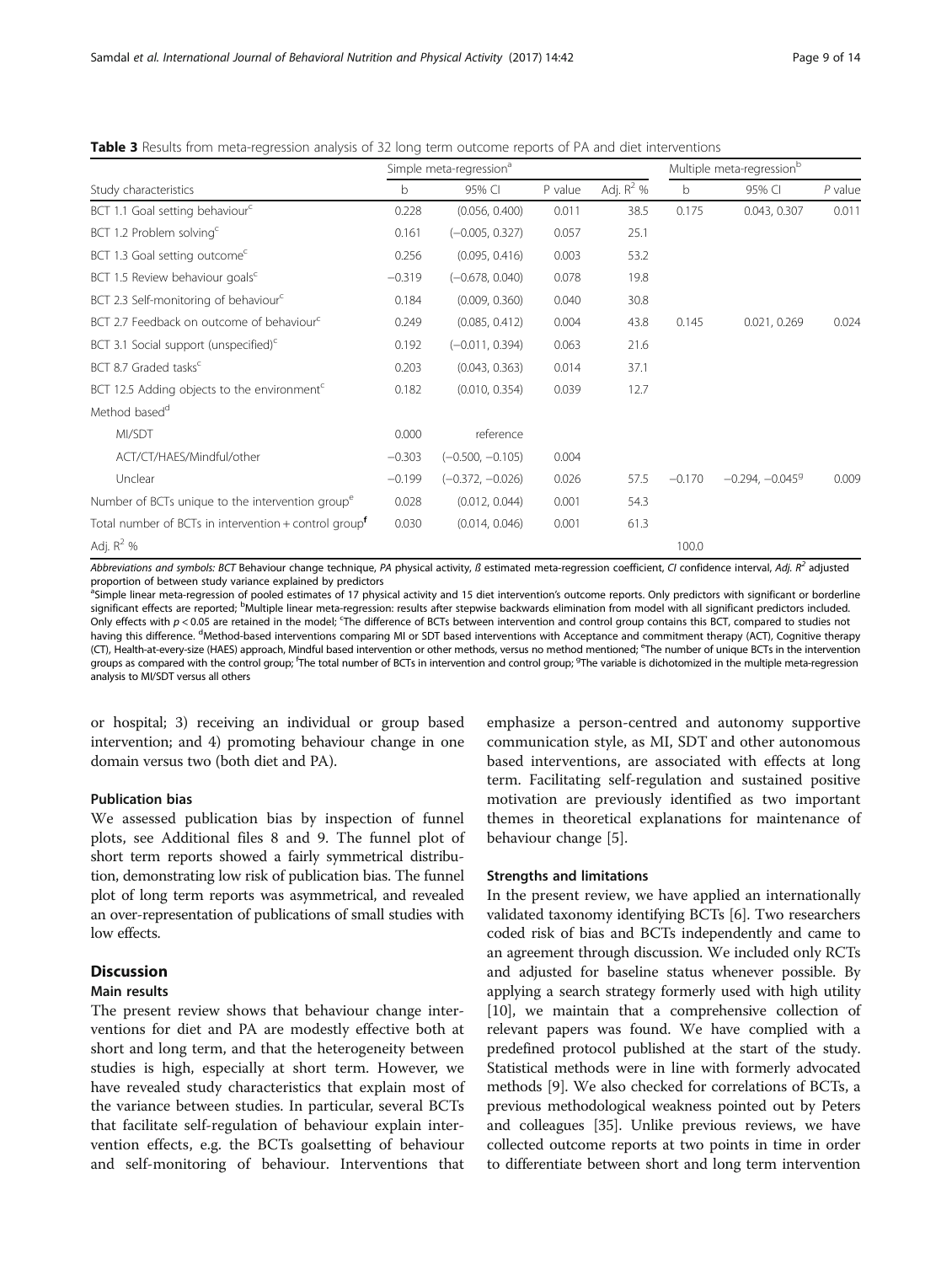effects. However, we do acknowledge that 12 months is a rather short timeframe for evaluating long term maintenance.

Modest inter-rater reliability was obtained in coding despite completing an online education and certification. The descriptions of the interventions' BCTs and other study characteristics were at times limited and lacked precision, even after checking the protocol article. Only a minority of the studies reported the fidelity. We do not know to what extent reported interventions were implemented as planned. The results of this review are also limited by the fact that the inclusion of RCTs stopped in October 2014. The methodological procedures, involving several researchers, have been thorough and time consuming. We have updated our search once but a second update proved impossible due to time restrictions.

#### Our findings compared with other studies

Our pooled effect estimation of interventions for PA at short term are comparable to some previous reviews [[9](#page-11-0), [86\]](#page-13-0), higher than one [\[11](#page-11-0), [12](#page-11-0)], and lower than another [\[87\]](#page-13-0). Our pooled effect for diet interventions was lower than in one comparable study [\[11\]](#page-11-0). As far as we are aware no reviews using the BCTTv1 [[86](#page-13-0), [88](#page-13-0), [89](#page-13-0)] have performed meta-analyses combining healthy eating and PA interventions among overweight and obese adults, and used meta-regression to examine differences in effect size as a function of BCTs or other study characteristics. Previous reviews have used either the 26 or the 44 BCT taxonomy [\[8](#page-11-0), [9](#page-11-0)], on various target populations, behaviours, and used different meta-analytic strategies. Unlike these, we only recorded BCTs present in the intervention and absent in the control condition. Therefore, our ability to compare our findings with former studies was somewhat limited.

However, results from this study showed that helping participants to define a goal, e.g. eating five fruit and vegetables per day, or to monitor the behaviour, for instance in a log book, were independently associated with better intervention effects. These results are supported by earlier studies for the BCT goalsetting of behaviour [[13,](#page-11-0) [89\]](#page-13-0), and self-monitoring of behaviour [[9](#page-11-0), [10](#page-11-0), [90](#page-13-0)]. Our analyses suggest that these BCTs also affected long term results. As expected, having more BCTs unique to the intervention group, and not the control group, were associated with larger effect sizes at both short and long term. A previous study have illustrated how the content of the control condition, e.g. waiting list, usual care or alternative treatment may influence the effect size [\[86](#page-13-0)]. Using BCTs that help the participant to identify realistic outcomes of a new behaviour, e.g. reduce CVD risk factors, or when counsellors give feedback on results, e.g. praising efforts, were independently associated with intervention effect at long term. The effect of outcome

feedback has also been reported by Lara and colleagues [[13\]](#page-11-0), and contrasted in another study which demonstrated a negative effect [[11\]](#page-11-0). Applying the BCTs setting graded tasks and adding objects to the environment, e.g. using a mobile app to register PA, were independently associated with intervention success at long term. As far as we know, no previous reviews which used any of the taxonomies [[6](#page-11-0)–[8\]](#page-11-0) have associated these BCTs with intervention effects, except one study which reported a negative impact of using graded tasks [[90\]](#page-13-0).

Using the BCTs problem solving (e.g. to identify barriers or facilitators for change), review of behaviour goals, and receiving social support (e.g. from staff or other participants) were borderline significantly associated with positive outcomes at long term. Problem solving and planning of social support have previously been associated with effects in diet and smoking cessation counselling [[13,](#page-11-0) [91](#page-13-0)]. Theoretical explanations and self-regulation models for behaviour change maintenance recommend the use of these BCTs [\[5,](#page-11-0) [92](#page-13-0)]. The BCT to explore the pros and cons argument of change during the intervention were borderline significant and negatively associated with the intervention effect. This is not surprising. Exploring ambivalence may improve motivation among people not ready for behaviour change, but can actually hamper motivation when the client is ready for change. In these cases a more action oriented counselling seems more beneficial [\[93](#page-13-0)].

In line with earlier studies [[16](#page-11-0), [88](#page-13-0)], we found no evidence that the mode of intervention delivery was associated with intervention effects. This finding supports the notion that a wide range of providers can deliver effective diet and physical activity interventions, both professionals and lay people. Unlike previous findings we found no effect of treatment settings [[10](#page-11-0)]. Increasing the number of total BCTs was associated with positive intervention results as also confirmed by other studies [\[13,](#page-11-0) [86](#page-13-0)].

There were no evidence, neither at short term nor at long term, that theory-based interventions were associated with positive results. It was beyond the scope of this review to consider if and how the theory was applied in the intervention design, e.g. if theory relevant constructs or predictors were linked to intervention techniques [\[15,](#page-11-0) [94](#page-13-0)]. Unlike Wilson and colleagues we did not identify any associations between promoting behaviour change in one domain versus two (diet plus PA) and trial effects [\[95\]](#page-13-0).

#### Behaviour change initiation and maintenance

Meta-regression analyses revealed that person-centred methods as in Motivational Interviewing, SDT and other autonomous supporting interventions were associated with maintenance of change at ≥12 months. Previously, only a few PA interventions have reported positive intervention effect at more than 12 months [[16](#page-11-0), [30](#page-11-0), [96](#page-13-0)]. Dietary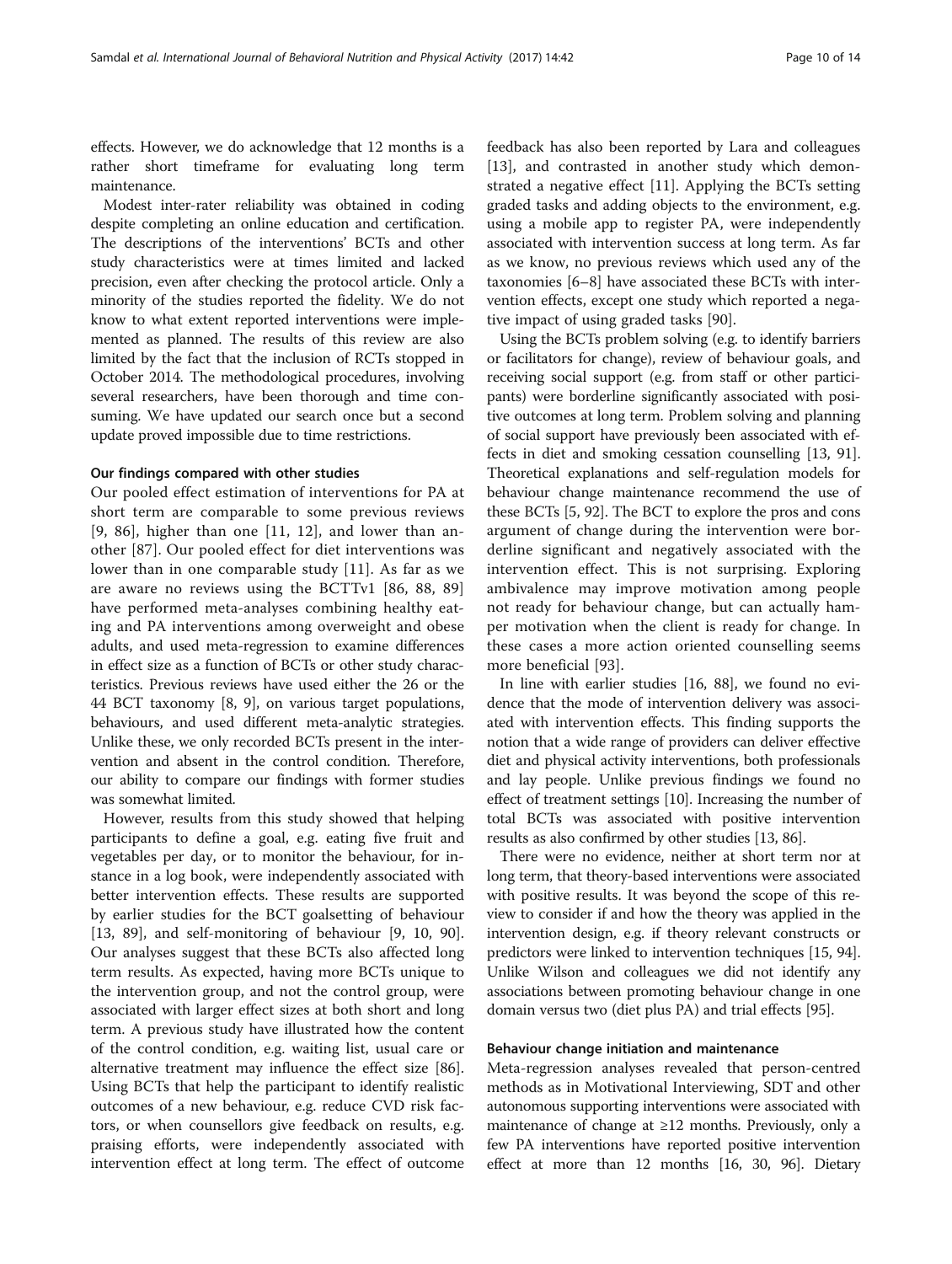<span id="page-10-0"></span>interventions have showed positive changes at 6 to 19 months [[16](#page-11-0)]. Our findings suggest that setting a goal for behaviour change and to monitor the new behaviour are effective in helping people to both initiate change and to maintain the change. In line with theoretical explanation of maintenance, the focus will change from expectations of future outcomes to experiences with results over time; the cost and limitation of self-regulation, setbacks, and relapses [[5](#page-11-0)]. BCTs like goalsetting of outcome, setting graded tasks, and getting feedback on outcome, highlights the results achieved and the possible satisfaction with the new behaviour. If counselling is performed in a person centred and autonomous supporting manner, the participants' self-regulatory strength may be renewed by developing a genuine appreciation of healthy food, and development of autonomy (sense of choice, feeling volitionally), and internalization of the new behaviour into the person's perceived values, aspirations, and autonomous self-regulations [[31\]](#page-11-0).

The results from the present review supports two theoretical themes important in maintenance of change [\[4, 5](#page-11-0)]; BCTs facilitating behaviour self-regulation, e.g. skills and functional aspects of behaviours ("how to"), combined with a communication style that addresses the underlying nature of motivation ("the why") in order to maintain the new behaviour over time. These perspectives are not opposites, but complement each other. Without the first, there would be lack of competence. Without the second, there is lack of meaning, value, and satisfaction of psychological needs.

#### Can BCT research inform counselling practice?

Efforts to identify effective BCTs using taxonomies have been criticized for ignoring the manner by which the BCTs are presented. Hagger and colleagues argue that the interpersonal style represents a unique set of techniques and should be included in the taxonomies [[97](#page-13-0)]. When coding the MI, SDT or ACT based interventions for this review we experienced a lack of relevant techniques, and we were unable to code e.g. eliciting the "promoting participants own reasons for change"; "unconditional personal regard"; "provision of choice" and; "in an autonomy supportive manner". Additionally, in this review we had to exclude one study because it was impossible to code the difference in "restrictive" and "positive" messages in counselling, although we felt that this was a rather important difference [[98\]](#page-13-0). We should also acknowledge Jane Ogden's warnings that the promotion of BCTs as strict techniques may hamper professional variability and turn professionals into technicians [[99\]](#page-13-0). The present study supports the importance of applying the techniques with professional respect and empathy.

#### Conclusions

There are similarities, but also differences in effective BCTs promoting change in healthy eating and physical activity and BCTs supporting maintenance of change. The results support the use of goal setting and self-monitoring of behaviour when counselling overweight and obese adults. Several other BCTs as well as the use of a personcentred and autonomy supportive counselling approach seem important in order to maintain behaviour over time.

#### Additional files

[Additional file 1:](dx.doi.org/10.1186/s12966-017-0494-y) Computation of standardized mean differences (DOCX 14 kb)

[Additional file 2:](dx.doi.org/10.1186/s12966-017-0494-y) 48 physical activity and diet studies included in review (DOCX 39 kb)

[Additional file 3:](dx.doi.org/10.1186/s12966-017-0494-y) Intervention characteristics of 48 PA and diet studies included in review (DOCX 44 kb)

[Additional file 4:](dx.doi.org/10.1186/s12966-017-0494-y) Risk of bias in 48 included studies by first author (DOCX 32 kb)

[Additional file 5:](dx.doi.org/10.1186/s12966-017-0494-y) BCTs unique to the intervention and not in the control group coded by The behaviour change technique taxonomy. (DOCX 29 kb)

[Additional file 6: Table 4.](dx.doi.org/10.1186/s12966-017-0494-y) Results from simple linear meta-regression analysis of short term reports of PA and diet interventions. (DOCX 35 kb)

[Additional file 7: Table 5.](dx.doi.org/10.1186/s12966-017-0494-y) Results from simple linear meta-regression analysis of long term reports of PA and diet interventions. (DOCX 33 kb)

[Additional file 8: Figure 4.](dx.doi.org/10.1186/s12966-017-0494-y) Funnel plot short term. (DOCX 15 kb)

[Additional file 9: Figure 5.](dx.doi.org/10.1186/s12966-017-0494-y) Funnel plot long term. (DOCX 15 kb)

#### Abbreviations

BCT: Behaviour change technique; CI: Confidence interval; CT: Cognitive therapy; ES: Effect size; HAES: Health-at-every-size; MI: Motivational interviewing; NCD: Non-communicable disease; PA: Physical activity; RCT: Randomized controlled trial; SDT: Self-determination theory; se: standard error; SMD: Standardized mean difference

#### Acknowledgements

Regine Küfner Lein, academic librarian at University of Bergen, Norway helped with electronic searches.

#### Funding

The research project is funded by The Research Council of Norway (grant number 228454).

#### Availability of data and materials

All data generated and/or analysed during the current study are available from the corresponding author on reasonable request.

#### Authors' contributions

GBS designed the protocol, collected and analysed data, and drafted the manuscript. EM took part in designing the protocol, collecting and analysing data, and drafting the manuscript. TB and GW took part in data collection. GEE supervised the data analyses. GBS, EM, GEE, TB, GW gave inputs on several drafts of the manuscript. All authors critically revised the final manuscript. All authors read and approved the final manuscript.

#### Competing interests

The authors declare that they have no competing interests.

#### Consent for publication

Not applicable.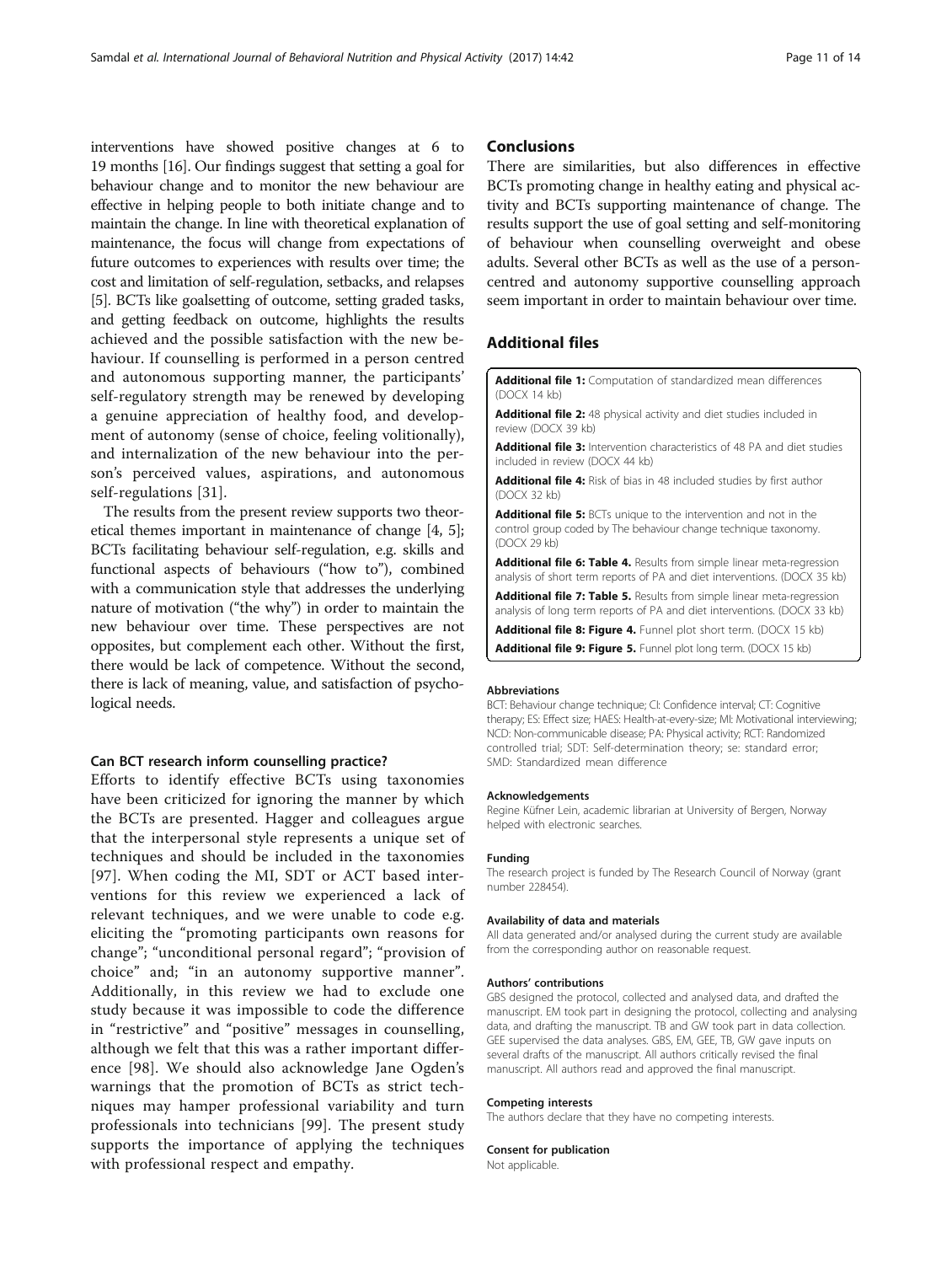#### <span id="page-11-0"></span>Ethics approval and consent to participate

Not applicable.

#### Publisher's Note

Springer Nature remains neutral with regard to jurisdictional claims in published maps and institutional affiliations.

#### Author details

<sup>1</sup>Department of Global Public Health and Primary Care, University of Bergen, Kalfarveien 31, N-5018 Bergen, Norway. <sup>2</sup>Department for Research and Development, Haukeland University Hospital, Bergen, Norway. <sup>3</sup>Centre for Clinical Research, Haukeland University Hospital, Bergen, Norway. <sup>4</sup>Member of Motivational Interviewing Network of Trainers (MINT), Allasso, Norway. 5 School of Medicine, University of Rochester, Rochester, NY, USA.

#### Received: 29 November 2016 Accepted: 13 March 2017 Published online: 28 March 2017

#### References

- 1. World Health Organization. Global action plan for the prevention and control of noncommunicable diseases 2013–2020. Geneva: WHO; 2013.
- 2. Bacon L, Aphramor L. Weight science: evaluating the evidence for a paradigm shift. Nutr J. 2011;10(1):1.
- 3. Michie S, West R, Campbell R, Brown J and Gainforth H. ABC of behaviour change theories. 2014. Silverpack publishing, Great Britain.
- 4. Rothman A, Baldwin A, Hertel A, Fuglestad P. Self-regulation and behaviour change; Disentagling behaviour initiation and behavioural maintenance. In: Vohs KD, Baumeister RF, editors. Handbook of Self-regulation: Research, theory and applications. New York: The Guilford Press; 2011.
- 5. Kwasnicka D, Dombrowski SU, White M, Sniehotta F. Theoretical explanations for maintenance of behaviour change: a systematic review of behaviour theories. Health Psychol Rev. 2016;10(3):277–96.
- 6. Michie S, Richardson M, Johnston M, Abraham C, Francis J, Hardeman W, et al. The behavior change technique taxonomy (v1) of 93 hierarchically clustered techniques: building an international consensus for the reporting of behavior change interventions. Ann Behav Med. 2013;46(1):81–95.
- 7. Abraham C, Michie S. A taxonomy of behavior change techniques used in interventions. Health Psychol. 2008;27(3):379.
- 8. Michie S, Ashford S, Sniehotta FF, Dombrowski SU, Bishop A, French DP. A refined taxonomy of behaviour change techniques to help people change their physical activity and healthy eating behaviours: the CALO-RE taxonomy. Psychol Health. 2011;26(11):1479–98.
- 9. Michie S, Abraham C, Whittington C, McAteer J, Gupta S. Effective techniques in healthy eating and physical activity interventions: a meta-regression. Health Psychol. 2009;28(6):690–701.
- 10. Dombrowski SU, Sniehotta FF, Avenell A, Johnston M, MacLennan G, Araújo-Soares V. Identifying active ingredients in complex behavioural interventions for obese adults with obesity-related co-morbidities or additional risk factors for co-morbidities: a systematic review. Health Psychol Rev. 2012;6(1):7–32.
- 11. McDermott MS, Oliver M, Iverson D, Sharma R. Effective techniques for changing physical activity and healthy eating intentions and behaviour: A systematic review and meta-analysis. Br J Health Psychol. 2016;21(4): 827–41.
- 12. Williams S, French D. What are the most effective intervention techniques for changing physical activity self-efficacy and physical activity behaviour—and are they the same? Health Educ Res. 2011;26(2):308–22.
- 13. Lara J, Evans EH, O'Brien N, Moynihan PJ, Meyer TD, Adamson AJ, et al. Association of behaviour change techniques with effectiveness of dietary interventions among adults of retirement age: a systematic review and meta-analysis of randomised controlled trials. BMC Med. 2014;12:177.
- 14. Davis R, Campbell R, Hildon Z, Hobbs L, Michie S. Theories of behaviour and behaviour change across the social and behavioural sciences: a scoping review. Health Psychol Rev. 2015;9(3):323–44.
- 15. Prestwich A, Sniehotta FF, Whittington C, Dombrowski SU, Rogers L, Michie S. Does theory influence the effectiveness of health behavior interventions? Meta Anal Health Psychol. 2014;33(5):465.
- 16. Greaves CJ, Sheppard KE, Abraham C, Hardeman W, Roden M, Evans PH, et al. Systematic review of reviews of intervention components associated

with increased effectiveness in dietary and physical activity interventions. BMC Public Health. 2011;11:119.

- 17. Ryan RM, Patrick H, Deci EL, Williams GC. Facilitating health behaviour change and its maintenance: Interventions based on self-determination theory. Eur Health Psychol. 2008;10(1):2–5.
- 18. Teixeira P, Patrick H, Mata J. Why we eat what we eat: the role of autonomous motivation in eating behaviour regulation. Nutr Bull. 2011;36(1):102–7.
- 19. Fortier MS, Duda JL, Guerin E, Teixeira PJ. Promoting physical activity: development and testing of self-determination theory-based interventions. Int J Behav Nutr Phys Act. 2012;9(1):20.
- 20. Patrick H, Williams GC. Self-determination theory: its application to health behavior and complementarity with motivational interviewing. Int J Behav Nutr Phys Act. 2012;9:18.
- 21. Vansteenkiste M, Williams GC, Resnicow K. Toward systematic integration between self-determination theory and motivational interviewing as examples of top-down and bottom-up intervention development: autonomy or volition as a fundamental theoretical principle. Int J Behav Nutr Phys Act. 2012;9(1):1–11.
- 22. Moher D, Shamseer L, Clarke M, Ghersi D, Liberati A, Petticrew M, et al. Preferred reporting items for systematic review and meta-analysis protocols (PRISMA-P) 2015 statement. Syst Rev. 2015;4(1):1–9.
- 23. Hoffmann TC, Glasziou PP, Boutron I, Milne R, Perera R, Moher D, et al. Better reporting of interventions: template for intervention description and replication (TIDieR) checklist and guide. BMJ. 2014;348:g1687.
- 24. Taylor N, Conner M, Lawton R. The impact of theory on the effectiveness of worksite physical activity interventions: a meta-analysis and meta-regression. Health Psychol Rev. 2012;6(1):33–73.
- 25. Hartmann-Boyce J, Johns DJ, Jebb SA, Aveyard P. Effect of behavioural techniques and delivery mode on effectiveness of weight management: systematic review, meta-analysis and meta-regression. Obes Rev. 2014;15(7):598–609.
- 26. Hobbs N, Godfrey A, Lara J, Errington L, Meyer TD, Rochester L, et al. Are behavioral interventions effective in increasing physical activity at 12 to 36 months in adults aged 55 to 70 years? A systematic review and metaanalysis. BMC Med. 2013;11:75.
- 27. Schaefer JT, Magnuson AB. A review of interventions that promote eating by internal cues. J Acad Nutr Diet. 2014;114(5):734–60.
- 28. Van Dyke N, Drinkwater EJ. Review article relationships between intuitive eating and health indicators: literature review. Public Health Nutr. 2014;17(08):1757–66.
- 29. Noordman J, van der Weijden T, van Dulmen S. Communication-related behavior change techniques used in face-to-face lifestyle interventions in primary care: a systematic review of the literature. Patient Educ Couns. 2012;89(2):227–44.
- 30. Denison E, Vist GE, Underland V, Berg RC. Interventions aimed at increasing the level of physical activity by including organised follow-up: a systematic review of effect. BMC Fam Pract. 2014;15:120.
- 31. Teixeira PJ, Carraca EV, Markland D, Silva MN, Ryan RM. Exercise, physical activity, and self-determination theory: a systematic review. Int J Behav Nutr Phys Act. 2012;9:78.
- 32. Dombrowski SU, Avenell A, Sniehott FF. Behavioural interventions for obese adults with additional risk factors for morbidity: systematic review of effects on behaviour, weight and disease risk factors. Obes Facts. 2010;3(6):377–96.
- 33. Desroches S, Lapointe A, Ratte S, Gravel K, Legare F, Turcotte S. Interventions to enhance adherence to dietary advice for preventing and managing chronic diseases in adults. Cochrane Database Syst Rev. 2013;2:CD008722.
- 34. Presseau J, Ivers NM, Newham JJ, Knittle K, Danko KJ, Grimshaw JM. Using a behaviour change techniques taxonomy to identify active ingredients within trials of implementation interventions for diabetes care. Implement Sci. 2015;10(1):1.
- 35. Peters G-JY, de Bruin M, Crutzen R. Everything should be as simple as possible, but no simpler: towards a protocol for accumulating evidence regarding the active content of health behaviour change interventions. Health Psychol Rev. 2015;9(1):1–14.
- 36. MacDonald J, Lorimer K, Knussen C, Flowers P. Interventions to increase condom use among middle-aged and older adults: A systematic review of theoretical bases, behaviour change techniques, modes of delivery and treatment fidelity. J Health Psychol. 2016;21(11):2477–92.
- 37. Higgins, Julian PT, and Sally Green, eds. Cochrane handbook for systematic reviews of interventions. Vol. 4. John Wiley & Sons, 2011. Wiley-Balckwell, England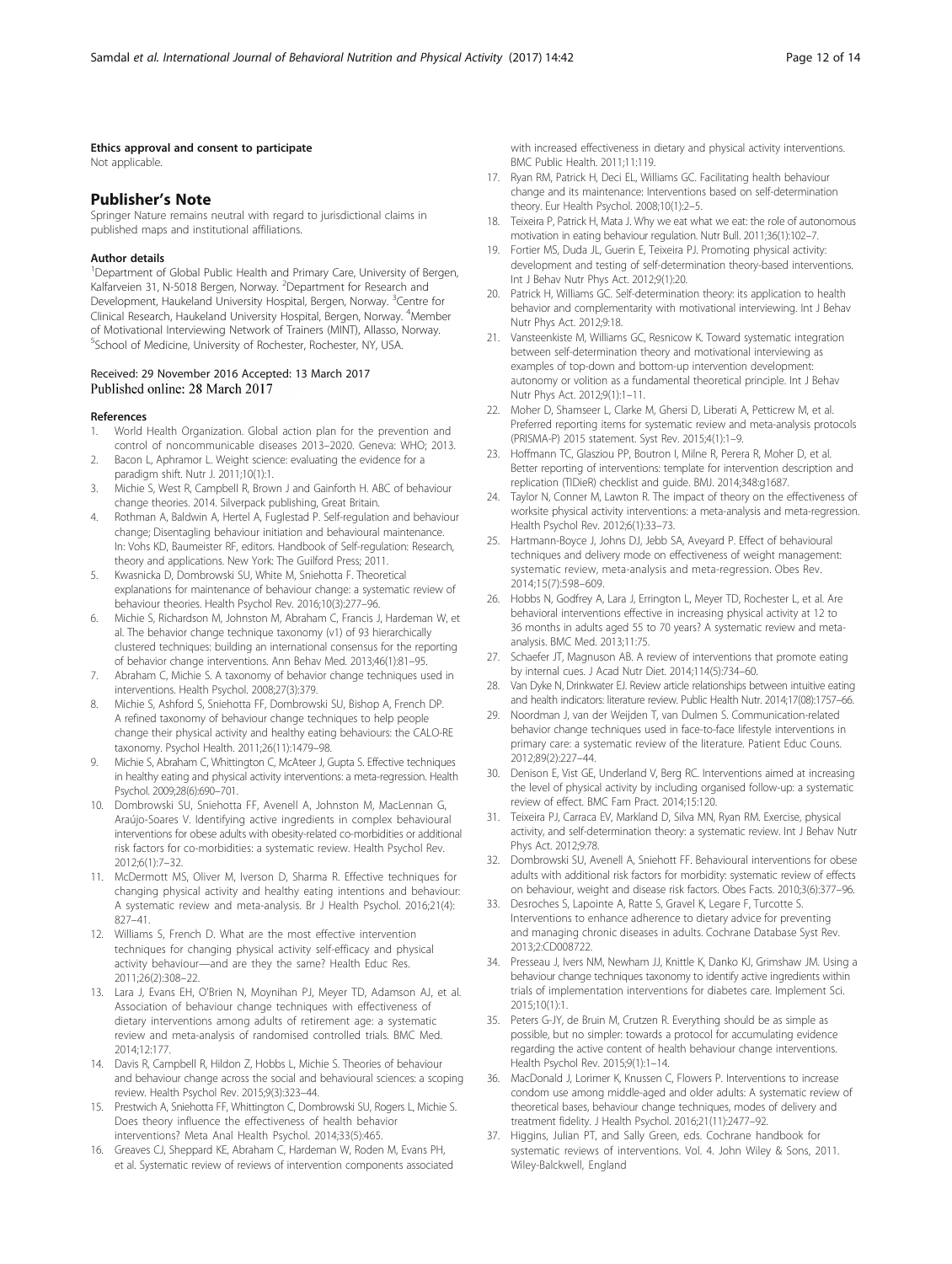- <span id="page-12-0"></span>38. Adams MA, Sallis JF, Norman GJ, Hovell MF, Hekler EB, Perata E. An adaptive physical activity intervention for overweight adults: a randomized controlled trial. PLoS One. 2013;8(12):e82901.
- 39. Anderson AS, Craigie AM, Caswell S, Treweek S, Stead M, Macleod M, et al. The impact of a bodyweight and physical activity intervention (BeWEL) initiated through a national colorectal cancer screening programme: randomised controlled trial. BMJ. 2014;348:g1823.
- 40. Annesi J. Effects of treatment differences on psychosocial predictors of exercise and improved eating in obese, middle-age adults. J Phys Act Health. 2013;10(7):1024–31.
- 41. Assuncao MC, Gigante DP, Cardoso MA, Sartorelli DS, Santos IS. Randomized, controlled trial promotes physical activity and reduces consumption of sweets and sodium among overweight and obese adults. Nutr Res. 2010;30(8):541–9.
- 42. Befort CA, Nollen N, Ellerbeck EF, Sullivan DK, Thomas JL, Ahluwalia JS. Motivational interviewing fails to improve outcomes of a behavioral weight loss program for obese African American women: a pilot randomized trial. J Behav Med. 2008;31(5):367–77.
- 43. Blomfield RL, Collins CE, Hutchesson MJ, Young MD, Jensen ME, Callister R, et al. Impact of self-help weight loss resources with or without online support on the dietary intake of overweight and obese men: The SHED-IT randomised controlled trial. Obes Res Clin Pract. 2014;8(5):e476–87.
- 44. Rejeski W, Brubaker PH, Goff Jr DC, et al. Translating weight loss and physical activity programs into the community to preserve mobility in older, obese adults in poor cardiovascular health. Arch Intern Med. 2011;171(10):880–6.
- 45. Carr LJ, Bartee RT, Dorozynski C, Broomfield JF, Smith ML, Smith DT. Internet-delivered behavior change program increases physical activity and improves cardiometabolic disease risk factors in sedentary adults: results of a randomized controlled trial. Prev Med. 2008;46(5):431–8.
- 46. Carr LJ, Karvinen K, Peavler M, Smith R, Cangelosi K. Multicomponent intervention to reduce daily sedentary time: a randomised controlled trial. BMJ Open. 2013;3(10):e003261.
- 47. Cussler EC, Teixeira PJ, Going SB, Houtkooper LB, Metcalfe LL, Blew RM, et al. Maintenance of weight loss in overweight middle-aged women through the Internet. Obesity (Silver Spring). 2008;16(5):1052–60.
- 48. Dale KS, Mann JI, McAuley KA, Williams SM, Farmer VL. Sustainability of lifestyle changes following an intensive lifestyle intervention in insulin resistant adults: Follow-up at 2-years. Asia Pac J Clin Nutr. 2009;18(1):114–20.
- 49. De Greef K, Deforche B, Tudor-Locke C, De Bourdeaudhuij I. Increasing physical activity in Belgian type 2 diabetes patients: a three-arm randomized controlled trial. Int J Behav Med. 2011;18(3):188–98.
- 50. Eakin EG, Winkler EA, Dunstan DW, Healy GN, Owen N, Marshall AM, et al. Living well with diabetes: 24-month outcomes from a randomized trial of telephone-delivered weight loss and physical activity intervention to improve glycemic control. Diabetes Care. 2014;37(8):2177–85.
- 51. Eriksson MK, Franks PW, Eliasson M. A 3-year randomized trial of lifestyle intervention for cardiovascular risk reduction in the primary care setting: the Swedish Bjorknas study. PLoS One. 2009;4(4):e5195.
- 52. Fortier MS, Hogg W, O'Sullivan TL, Blanchard C, Sigal RJ, Reid RD, et al. Impact of integrating a physical activity counsellor into the primary health care team: physical activity and health outcomes of the Physical Activity Counselling randomized controlled trial. Appl Physiol Nutr Metab. 2011;36(4):503–14.
- 53. Gallagher R, Kirkness A, Zelestis E, Hollams D, Kneale C, Armari E, et al. A randomised trial of a weight loss intervention for overweight and obese people diagnosed with coronary heart disease and/or type 2 diabetes. Ann Behav Med. 2012;44(1):119–28.
- 54. Gray CM, Hunt K, Mutrie N, Anderson AS, Treweek S, Wyke S. Weight management for overweight and obese men delivered through professional football clubs: a pilot randomized trial. Int J Behav Nutr Phys Act. 2013;10:121.
- 55. Greene J, Sacks R, Piniewski B, Kil D, Hahn JS. The impact of an online social network with wireless monitoring devices on physical activity and weight loss. J Prim Care Community Health. 2013;4(3):189–94.
- 56. Griffin SJ, Simmons RK, Prevost AT, Williams KM, Hardeman W, Sutton S, et al. Multiple behaviour change intervention and outcomes in recently diagnosed type 2 diabetes: the ADDITION-Plus randomised controlled trial. Diabetologia. 2014;57(7):1308–19.
- 57. Hardcastle S, Taylor A, Bailey M, Castle R. A randomised controlled trial on the effectiveness of a primary health care based counselling intervention on physical activity, diet and CHD risk factors. Patient Educ Couns. 2008;70(1):31–9.
- 58. Ingelström H, Emtner M, Lindberg E, Åsenlöf P. Tailored behavioral medicine intervention for enhanced physical activity and healthy eating in patients with obstructive sleep apnea syndrome and overweight. Sleep Breath. 2014;18(3):655–68.
- 59. Hemmingsson E, Hellenius ML, Ekelund U, Bergstrom J, Rossner S. Impact of social support intensity on walking in the severely obese: a randomized clinical trial. Obesity (Silver Spring). 2008;16(6):1308–13.
- 60. Hinderliter AL, Sherwood A, Craighead LW, Lin PH, Watkins L, Babyak MA, et al. The long-term effects of lifestyle change on blood pressure: One-year follow-up of the ENCORE study. Am J Hypertens. 2014;27(5):734–41.
- 61. Jakicic JM, Jaramillo SA, Balasubramanyam A, Bancroft B, Curtis JM, Mathews A, et al. Effect of a lifestyle intervention on change in cardiorespiratory fitness in adults with type 2 diabetes: results from the Look AHEAD Study. Int J Obes (Lond). 2009;33(3):305–16.
- 62. Janus ED, Best JD, Davis-Lameloise N, Philpot B, Hernan A, Bennett CM, et al. Scaling-up from an implementation trial to state-wide coverage: results from the preliminary Melbourne Diabetes Prevention Study. Trials. 2012;13:152.
- 63. Kuller LH, Pettee Gabriel KK, Kinzel LS, Underwood DA, Conroy MB, Chang Y, et al. The women on the move through activity and nutrition (WOMAN) study: final 48-month results. Obesity (Silver Spring). 2012;20(3):636–43.
- 64. Leblanc V, Provencher V, Bégin C, Corneau L, Tremblay A, Lemieux S. Impact of a health-at-every-size intervention on changes in dietary intakes and eating patterns in premenopausal overweight women: results of a randomized trial. Clin Nutr. 2012;31(4):481–8.
- 65. Lier HO, Biringer E, Stubhaug B, Tangen T. The impact of preoperative counseling on postoperative treatment adherence in bariatric surgery patients: a randomized controlled trial. Patient Educ Couns. 2012;87(3):336–42.
- 66. Logan KJ, Woodside JV, Young IS, McKinley MC, Perkins-Porras L, McKeown PP. Adoption and maintenance of a Mediterranean diet in patients with coronary heart disease from a northern European population: a pilot randomised trial of different methods of delivering Mediterranean diet advice. J Hum Nutr Diet. 2010;23(1):30–7.
- 67. Lynch BM, Courneya KS, Sethi P, Patrao TA, Hawkes AL. A randomized controlled trial of a multiple health behavior change intervention delivered to colorectal cancer survivors: effects on sedentary behavior. Cancer. 2014;120(17):2665–72.
- 68. Marcus BH, Dunsiger SI, Pekmezi DW, Larsen BA, Bock BC, Gans KM, et al. The seamos saludables study: a randomized controlled physical activity trial of Latinas. Am J Prev Med. 2013;45(5):598–605.
- 69. Mascola A, Yiaslas T, Meir R, McGee S, Downing N, Beaver K, et al. Framing physical activity as a distinct and uniquely valuable behavior independent of weight management: A pilot randomized controlled trial from overweight and obese sedentary persons. Eat Weight Disord. 2009;14(2–3):e148–e52.
- 70. Miller CK, Kristeller JL, Headings A, Nagaraja H. Comparison of a mindful eating intervention to a diabetes self-management intervention among adults with type 2 diabetes: a randomized controlled trial. Health Educ Behav. 2014;41(2):145–54.
- 71. Morgan PJ, Collins CE, Plotnikoff RC, Cook AT, Berthon B, Mitchell S, et al. Efficacy of a workplace-based weight loss program for overweight male shift workers: the workplace POWER (preventing obesity without eating like a rabbit) randomized controlled trial. Prev Med. 2011;52(5):317–25.
- 72. Nakade M, Aiba N, Suda N, Morita A, Miyachi M, Sasaki S, et al. Behavioral change during weight loss program and one-year follow-up: Saku Control Obesity Program (SCOP) in Japan. Asia Pac J Clin Nutr. 2012;21(1):22–34.
- 73. Nicklas BJ, Gaukstern JE, Beavers KM, Newman JC, Leng X, Rejeski WJ. Self-monitoring of spontaneous physical activity and sedentary behavior to prevent weight regain in older adults. Obesity (Silver Spring). 2014;22(6):1406–12.
- 74. Nilsen V, Bakke PS, Gallefoss F. Effects of lifestyle intervention in persons at risk for type 2 diabetes mellitus - results from a randomised, controlled trial. BMC Public Health. 2011;11:893.
- 75. Pakiz B, Flatt SW, Bardwell WA, Rock CL, Mills PJ. Effects of a weight loss intervention on body mass, fitness, and inflammatory biomarkers in overweight or obese breast cancer survivors. Int J Behav Med. 2011;18(4):333–41.
- 76. Patrick K, Calfas KJ, Norman GJ, Rosenberg D, Zabinski MF, Sallis JF, et al. Outcomes of a 12-month web-based intervention for overweight and obese men. Ann Behav Med. 2011;42(3):391–401.
- 77. Pekmezi DW, Neighbors CJ, Lee CS, Gans KM, Bock BC, Morrow KM, et al. A culturally adapted physical activity intervention for Latinas: a randomized controlled trial. Am J Prev Med. 2009;37(6):495–500.
- 78. Pettman TL, Buckley JD, Misan GMH, Coates AM, Howe PRC. Health benefits of a 4-month group-based diet and lifestyle modification program for individuals with metabolic syndrome. Obes Res Clin Pract. 2009;3(4):221–35.
- 79. Provencher V, Bégin C, Tremblay A, Mongeau L, Corneau L, Dodin S, et al. Health-at-every-size and eating behaviors: 1-year follow-Up results of a size acceptance intervention. J Am Diet Assoc. 2009;109(11):1854–61.